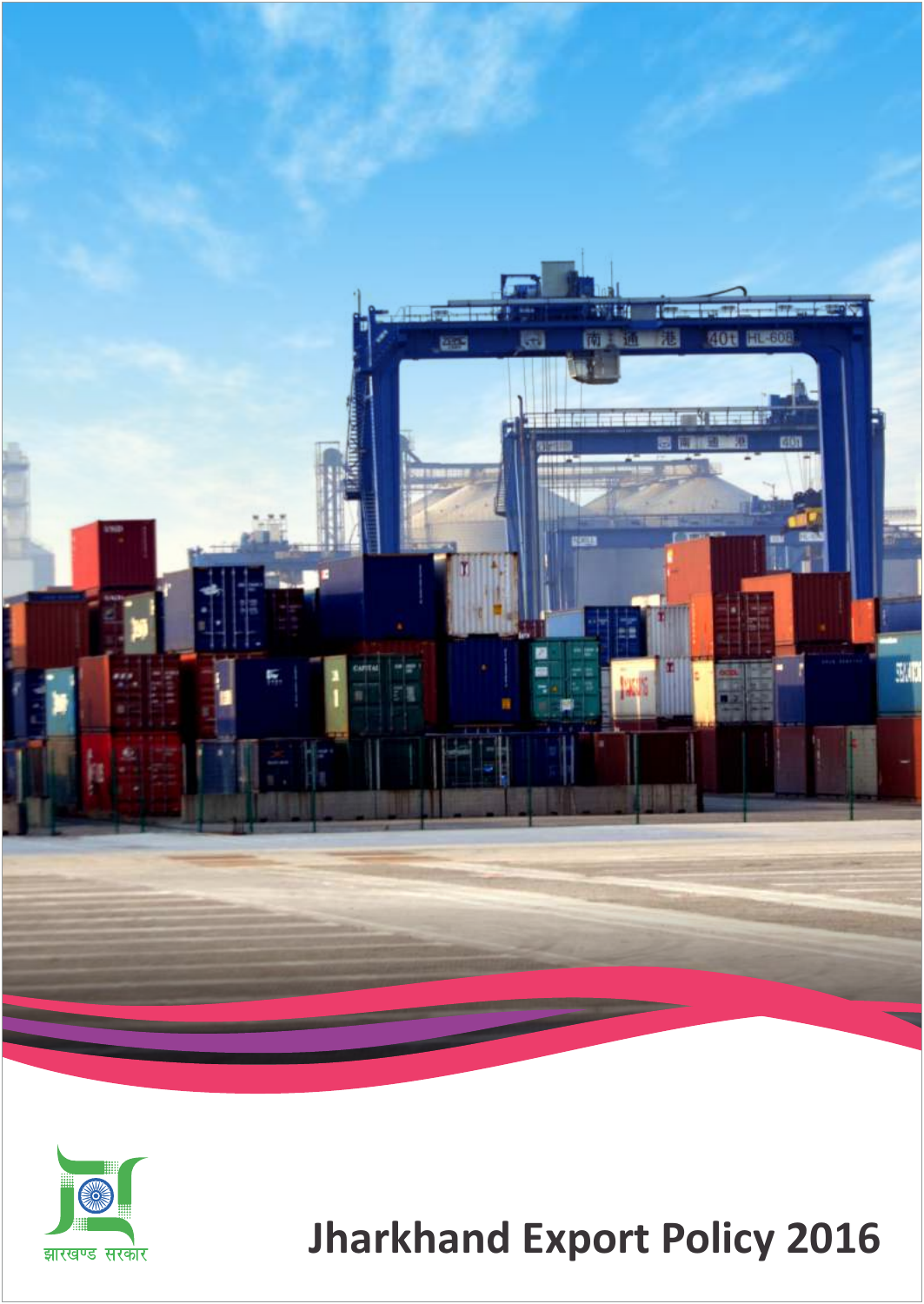# **Table of Contents**

| S.N. | Subject                                                      | P. No.         |
|------|--------------------------------------------------------------|----------------|
| 1.0  | Preamble                                                     | $\overline{2}$ |
| 2.0  | Mission, Objective and Strategy                              | 3              |
| 2.1  | <b>Mission Strategy</b>                                      | 3              |
| 2.2  | Objective                                                    | 3              |
| 2.3  | Strategy                                                     | $\overline{4}$ |
| 3.0  | Potential Product Group for Export                           | 4              |
| 4.0  | <b>Product Promotion Group</b>                               | 5              |
| 5.0  | Institutional Mechanism for Export Facilitation of Jharkhand | 5              |
| 5.1  | <b>Export Promotion Board of Jharkhand</b>                   | 5              |
| 5.2  | <b>Empowered Committee</b>                                   | 5              |
| 5.3  | Regional Export Promotion Committee                          | 6              |
| 5.4  | <b>Export Promotion and Making</b>                           | 7              |
| 5.5  | Involvement of FIEO                                          | 9              |
| 6.0  | Infrastructure Support for Export                            | 9              |
| 6.1  | <b>Export Infrastructure</b>                                 | 9              |
| 6.2  | <b>Increasing Railway Network</b>                            | 9              |
| 6.3  | <b>Encouraging ICDs &amp; CFCs</b>                           | 9              |
| 6.4  | Trade & Information Centre                                   | 10             |
| 6.5  | <b>Common Facilities</b>                                     | 10             |
| 6.6  | Supply of Raw Material and Fuel                              | 10             |
| 6.7  | <b>Policy Framework</b>                                      | 10             |
| 6.8  | <b>Product Specific Parks</b>                                | 10             |
| 6.9  | Development of Testing and Research Laboratory               | 10             |
| 6.10 | Skill Development & Capacity Building                        | 10             |
| 7.0  | <b>Facilitating Business</b>                                 | 11             |
| 7.1  | Exporter's Card                                              | 11             |
| 7.2  | <b>Export Award</b>                                          | 11             |
|      | (a) Best Exporter Award                                      | 11             |
|      | (b) Prizes / Trophies / Certificates                         | 12             |
|      | (c) Certificate of Excellence                                | 12             |
|      | (d) Excellence in Delivery Award                             | 12             |
| 8.0  | <b>Fiscal Incentives</b>                                     | 12             |
| 8.1  | <b>Exemption from Electricity Duty</b>                       | 12             |
| 8.2  | Allotment of Land for Exporting Units                        | 12             |
| 8.3  | Transport subsidy for Shipment to Ports                      | 13             |
| 8.4  | Export Development Assistance (EDA)                          | 13             |
| 8.5  | Assistance for Reverse Buyer-Seller Meet                     | 13             |
| 8.6  | Refund of Certification Changes                              | 13             |
| 9.0  | Miscellaneous                                                | 14             |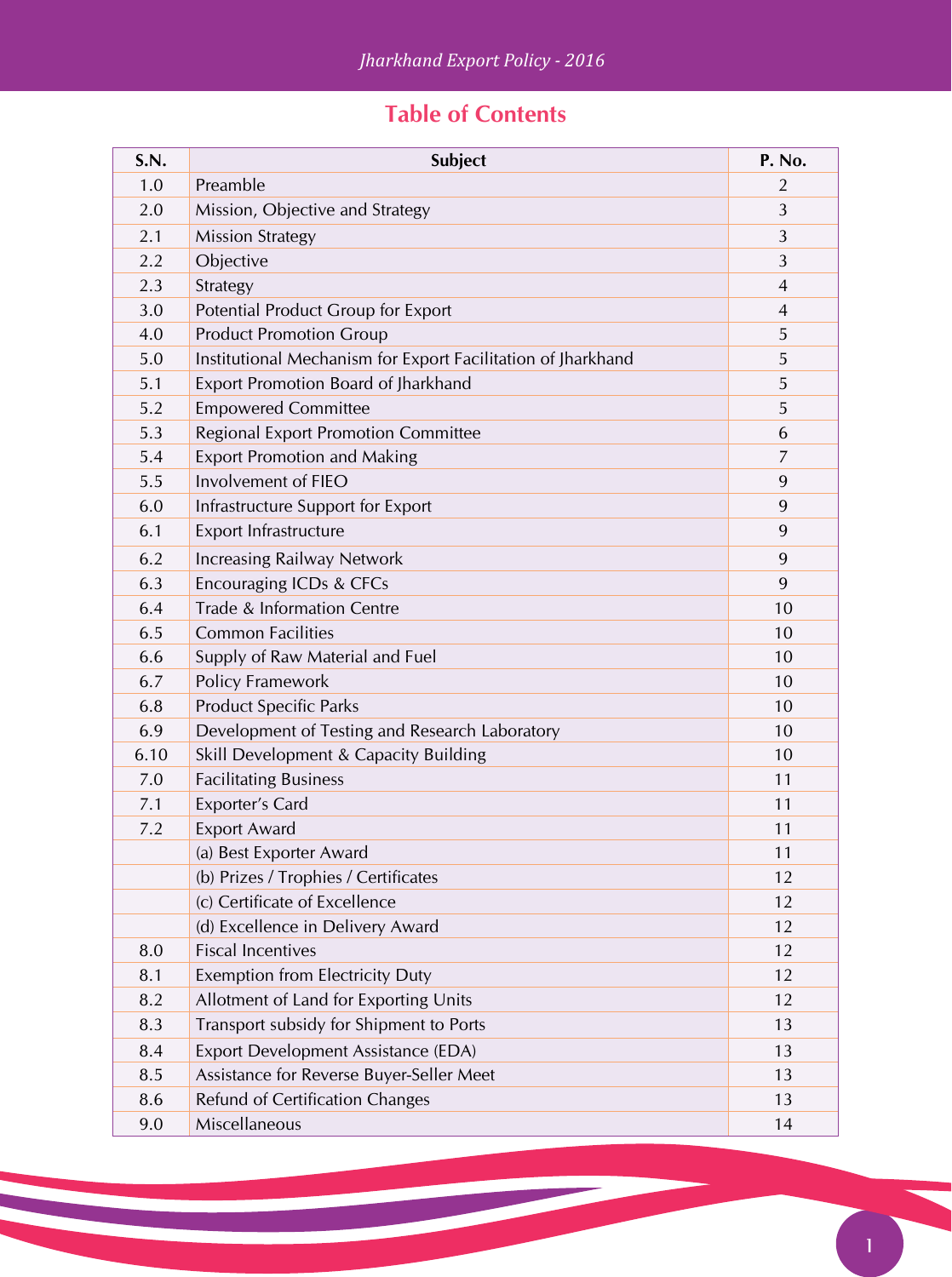### **GOVERNMENT OF JHARKHAND DEPARTMENT OF INDUSTRIES**

# **RESOLUTION**

With a view to boost exports by providing support to entrepreneurs, Govt. of Jharkhand is bringing out this Jharkhand Export Policy, 2015. In order to compete in the global market, export units need to improve quality by adopting new technologies and undertaking skill up gradation and diversification. The policy envisages a number of measures for facilitating export promotion and marketing including Infrastructure support for exports and fiscal incentives which will enable the exporters to achieve significant growth above the present level of exports of the State.

The proposal was under active consideration of State Government for some time past. After careful consideration of the proposal, the State Cabinet in their meeting dated 25.08.2015 is pleased to approve the Jharkhand Export Policy, 2015.

### **JHARKHAND EXPORT POLICY- 2015**

#### **1.0 Preamble**

- 1.1 The process of integration of the Indian economy with the global economy started in early 1990's with the liberalisation and opening up of the Indian market. This has subsequently resulted in significant change in industrial and trade policies and has also given rise to several challenges as well as opportunities. Exports are regarded as an engine of economic growth in the wake of structural reforms in the economy. International trade today is based on competitiveness and the future of exports for state is largely influenced by domestic policy environment and external trading opportunities. The emphasis on "Make in India" will give boost to Indian economy by creating additional business volumes for export.
- 1.2 Exports yield a number of benefits which include creation of infrastructural facilities, adoption of new technologies, skill up gradation and diversification, flow of large investment, increase in labour productivity, generation of employment etc. All these have significant impact on the industrial climate of the state. Exports are also needed to pay for imports and the spin-off effect of exports on State economy can hardly be undermined. Exposure to MSME sector to international market helps them to upgrade their marketing skills by attending to overseas buyers, trade fairs, learning quality needs and statutory and customary practices of many countries.
- 1.3 The Government of India has initiated a number of measures in recent past to promote exports of both primary and manufactured products as also services. Some of these include setting up of Special Economic Zone (SEZ) in important locations, creation of infrastructure for exports, promotion of industrial park scheme, Amritsar-Kolkata Industrial Corridor, etc. In order to utilise these opportunities fully a comprehensive export policy with proper strategies for promoting exports from the State is essential. Further, representation of MSME associations on yearly rotational basis in all such committees concerning foreign trade promotion and development, using properly all the benefits for export promotion provided by GoI, GoJ and RBI.
- 1.4 Jharkhand is endowed with a wide variety of natural resources and is one of the most attractive destinations for setting up export oriented units because of its mineral wealth coupled with its skilled and industrious work force. The State is also rich in agriculture and forest resources. It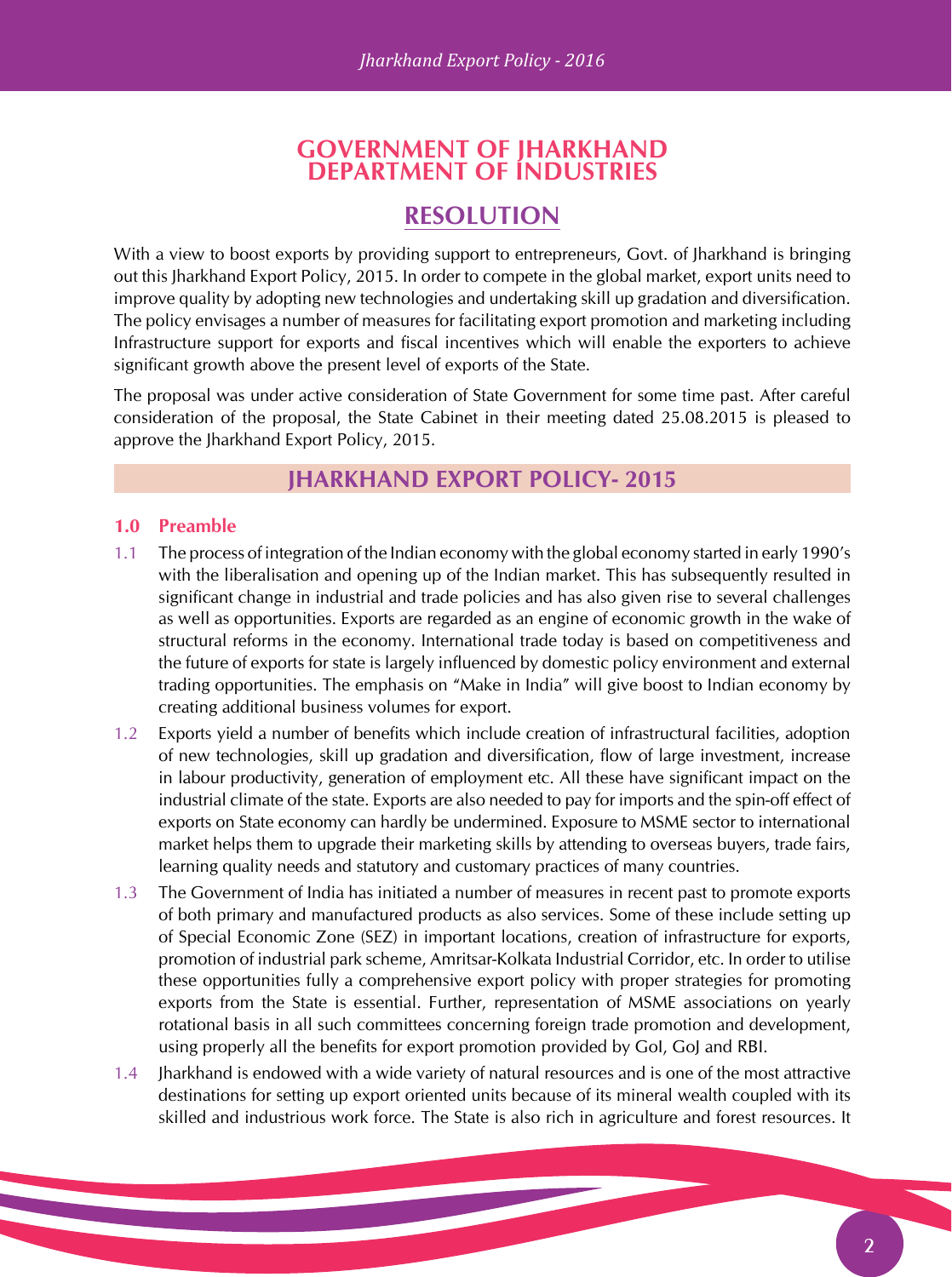has a number of manufacturing units producing variety of items suitable for exports.

The State has wide presence of major Industrial houses, a number of reputed institutes and centres of excellence in the field of science and technology, management and consultancy services and is well connected to ports and major cities.

1.5 Compilation and publication of export data of various exporting organisations has so far not been channelized in the State. Exporters both in the category of merchant exporters and manufacturer exporters do not send export returns to concerned agencies of the State Government regularly. In absence of this data base at the state level export figures of Jharkhand do not fairly represent the exports from the State.

With a view to optimally utilize the opportunities provided by Govt. of India, prepare export database and encourage exporters of the state, a comprehensive export policy with appropriate strategy is essential. With online processing of foreign exchange reporting with the help of bankers, export data can be captured easily wherever banking has been done within the state of Jharkhand.

#### **2.0 Mission, Objective and Strategy**

#### **2.1 Mission Statement**

The mission of Jharkhand Export Promotion Policy is to facilitate the rapid and sustained growth of exports from Jharkhand and to increase its share in all India exports to 2% by 2019. This is envisaged to be achieved by

- (i) Providing an effective, proactive and supportive institutional mechanism
- (ii) Evolving and implementing export promotional strategies
- (iii) Building supportive infrastructural facilities like high speed internet access, high speed consignment movement by rail or road without hurdles.
- (iv) Marketing development assistance, R&D on global market research and testing laboratories support, creating world trade centre facility at Ranchi.

#### **2.2 Objective**

To achieve the Mission stated above, the following objectives have been set by the Government of Jharkhand:

- (i) Provide a simple, proactive, responsive and supportive institutional mechanism for the rapid growth of exports.
- (ii) Strengthening the export infrastructure such as warehouses, Inland Container Depots (ICDs), Cold Storages, rail-road connectivity from Industrial Clusters etc. Reputed quality service providers in these services to be utilized for distant western/southern India ports having importance of specific better connectivity with some countries.
- (iii) To bring about technology and skill upgradation in the traditional export sectors like Mineral based products, Handicrafts, Handlooms, Agriculture and Processed Food products to enhance value addition and quality competiveness
- (iv) Jharkhand weather has potential for fresh floriculture/vegetables/fruits exports. Hence, in due course of time, Air Cargo export facility shall be pursued with proper thrust.
- (v) To focus on existing exporting industries and to provide them with necessary support to give further boost to exports from these industries especially the MSME sector having very high potential.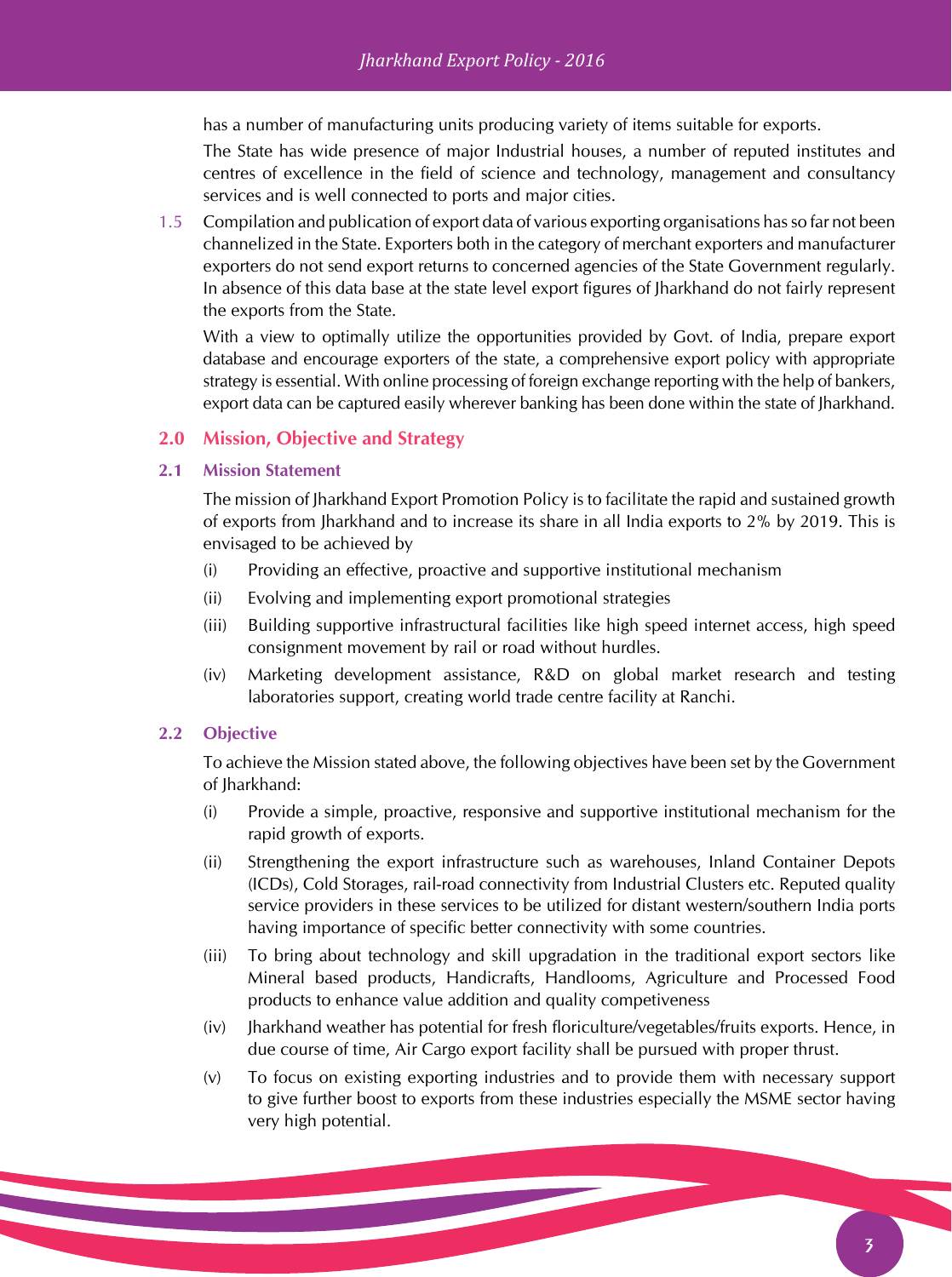- (vi) To focus on industries with export potential and to encourage and motivate such industries for increasing the volume of exports and also to focus on export items manufactured from 100 percent indigenous inputs normally done by MSME sector.
- (vii) Encourage implementation of Quality Management Systems and Environment Management System at par with international standards which will help exporters to get an edge in international business.
- (viii) Organise Export Awareness Programmes at frequent intervals in major industrial clusters jointly with FIEO and other Commerce & Industries Associations to update the knowledge of the existing exporters and to encourage others to take up exports.
- (ix) Establish linkages on regular basis with FIEO/ EPCs and other associations to build a comprehensive international trade related network.
- (x) Providing financial incentives to exporters to boost exports from the state of Jharkhand.

#### **2.3 Strategy**

In order to achieve these objectives, the following strategy will be adapted:

- (i) To create a strong networking with Export Promotion Councils, Commerce and Transport Department, FIEO, ITPO and Product Sectoral Associations and MSME sector associations to give impetus to Public Private Partnership.
- (ii) Development of international trade service providers to boost international trade
- (iii) Operationalization of Single Window System for facilitating exporting Industries.
- (iv) Creation of strong analytical data base on export and exporters in Jharkhand.
- (v) Identification of sector specific measures for accelerating exports in the state.
- (vi) Exploiting full potential and competitive advantages of Jharkhand in export of Silk, Lac, Bamboo based product, Handicraft, Automobile Components and Engineering Goods, Processed Food, Horticulture items, Spices, Iron & Steel, Mica, Refractories, Cement, etc.
- (vii) Setting up of Institutional mechanism in the State for promoting exports like State Level Export Promotion Board.
- (viii) Providing E- Governance support to exporters of Jharkhand, preferably using the high power facility of STPI, Namkum.
- (ix) Promoting PPP initiatives in creating infrastructure conducive to export.
- (x) To encourage National Level R&D centers and premier Institutes of Science and Technology to set up Incubation centres for encouraging innovation and development of knowledge based and high technology end products.
- (xi) To establish a testing laboratory and R&D centre for minerals and refractories at State Govt. tool room at Tatisilwai.
- (xii) To open full-fledged DGFT office and foreign exchange department at RBI Branch in Jharkhand and also to create at least desk counter of important export promotion councils, ECGC and knowledge imparting centre of IFT.

#### **3.0 Potential Product Groups for Export**

Jharkhand is endowed with abundant mineral resources. The State carries vast potential for increasing the overall exports from the State in various sectors. Some of the key areas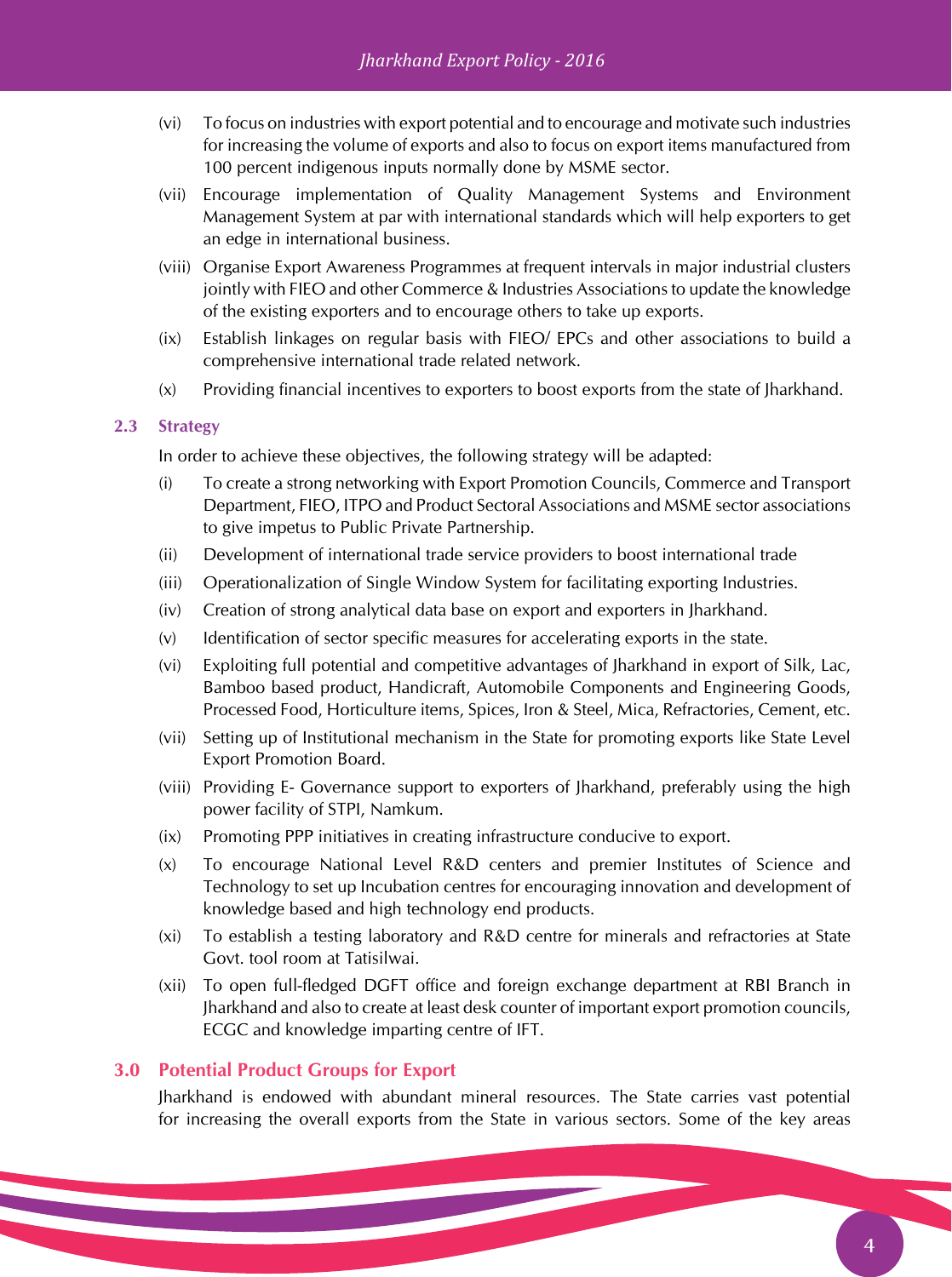where future exports can be increased from the State include engineering goods, sericulture, handloom and handicraft, lac,refractories, cashew nut, cement,mica, agricultural products, iron and steel, automobile and automobile components, shellac products, processed honey, gems and precious stones, floriculture, medical and health services, electronics and software products, etc. The state has already emerged as a favorite destination of investors in the area of iron and steel, aluminium, cement, granite, ornamental stones etc. All these factors also make the state an ideal place for setting up of export oriented units for boosting exports. In view of the above, exportable products have been categorised in the following main groups.

- (i) Sericulture, Handloom & Handicraft Products.
- (ii) Engineering, Chemical and Allied Products including automobiles.
- (iii) Iron, Steel, Cement and Aluminum
- (iv) Refractories, graphite, mica products and other mineral products including granite and ornamental cut stone titles.
- (v) Agriculture and Minor forest Products including shellac products, cashew nuts, processed honey, fruits, vegetables and floriculture.
- (vi) ServicesExport (Computer Software, Engineering Consultancy, etc.)

#### **4.0 Product Promotion Group**

Product Promotion Groups comprising of exporters, manufacturers and various related agencies are proposed to be established for proper interaction between manufacturer and exporter and also for evolving a stronger support system. The promotion groups will be as follows:

- (i) Sericulture, Handloom, Textile and Handicraft Promotion.
- (ii) Engineering, Chemical and Allied Products Promotion.
- (iii) Agriculture, Forest Product, Food Processing and Value addition activity promotion.
- (iv) Mineral Product and Metallurgical Product Promotion.
- (v) Electronics and Software Products Promotion.
- (vi) Refractory Product, Granite and Precious Stone Product Promotion.

#### **5.0 Institutional Mechanism for Export Facilitation of Jharkhand.**

#### **5.1 Export Promotion Board of Jharkhand**

Export Promotion Board with Hon'ble Chief Minister of Jharkhand as Chairman, Hon'ble Minister for Industries as Vice-chairman and Chief Secretary, Principal Secretaries /Secretaries of Finance, Industry, Transport and other related departments, Director General & CEO/ Regional Chairman of FIEO (ER) and other Export Promotion Councils as members would be set up. The Board will meet once in six months to discuss and address various policy level issues and provide suggestions to enhance exports from the state.

#### **5.2 Empowered Committee**

An Empowered Committee will be constituted under the Chairmanship of the Development Commissioner for exports related interdepartmental co-ordination and procedural formulation for export promotion. The Committee will be consisting of the following members: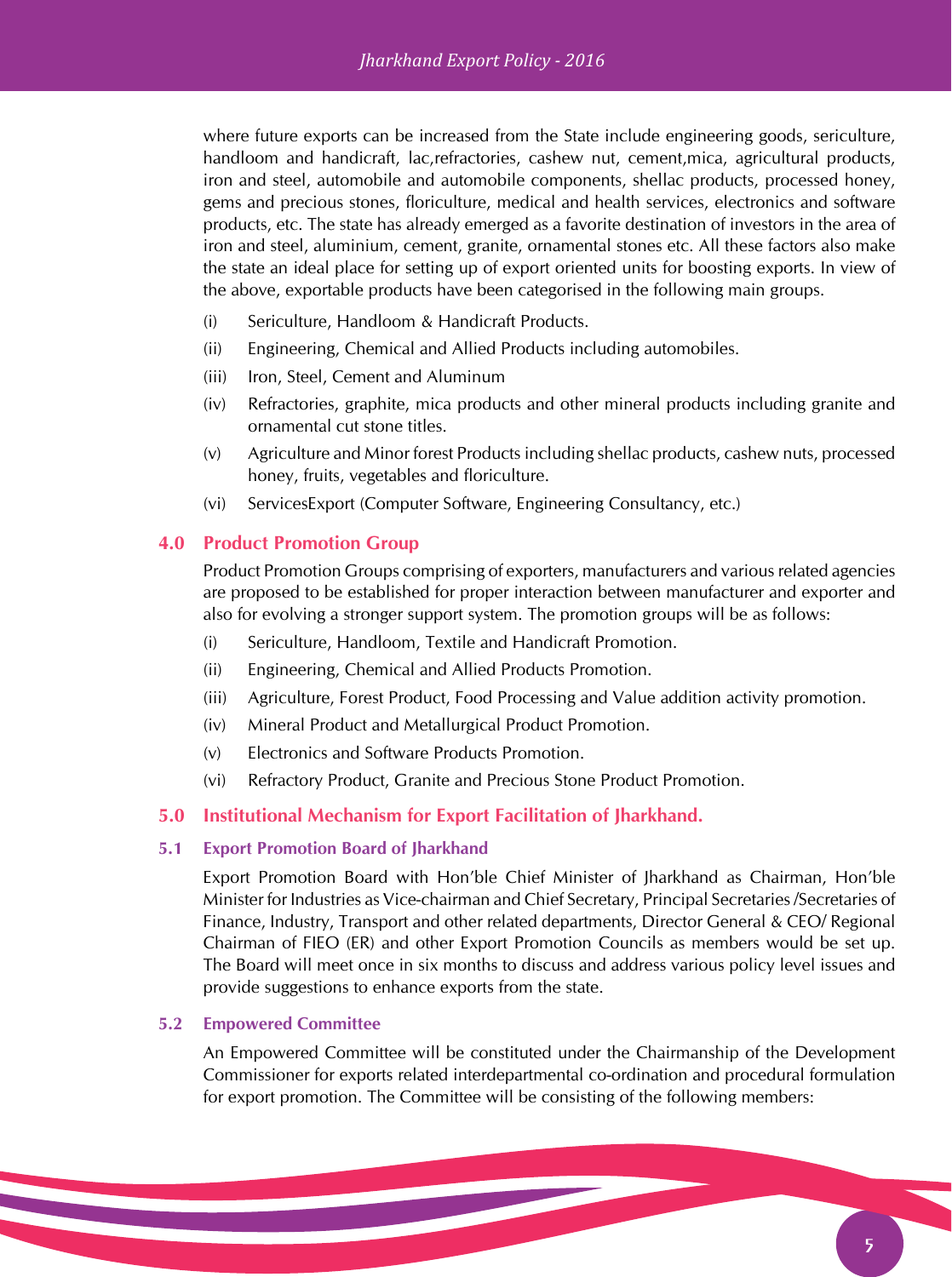| (i)               | <b>Development Commissioner</b>                                      | Chairman            |
|-------------------|----------------------------------------------------------------------|---------------------|
| (ii)              | Principal Secretary / Secretary, Industries Department               | Member              |
| (iii)             | Principal Secretary / Secretary, Finance Department                  | Member              |
| (iv)              | Principal Secretary / Secretary, Mines Department                    | Member              |
| (v)               | Principal Secretary / Secretary, Agriculture Department              | Member              |
| (v <sub>i</sub> ) | Principal Secretary / Secretary, IT Department                       | Member              |
| (vii)             | Principal Secretary / Secretary, Labour Department                   | Member              |
| (viii)            | Principal Secretary / Secretary, Commercial Taxes Department         | Member              |
| (ix)              | Principal Secretary / Secretary, Revenue and Land Reform Department  | Member              |
| (x)               | Principal Secretary / Secretary, Forest and Environment Department   | Member              |
| (x <sub>i</sub> ) | Principal Secretary / Secretary, Transport Department                | Member              |
| (xii)             | Principal Secretary / Secretary, Energy Department                   | Member              |
| (xiii)            | <b>Director of Industries</b>                                        | Member<br>Secretary |
| (xiv)             | Chief Commissioner, Customs, Central Excise & Service Tax Department | Member              |
| (xv)              | M.D., Jharcraft                                                      | Member              |
| (xvi)             | DDG, FIEO, Kolkata                                                   | Member              |
| (xvii)            | Chairman, Jharkhand State Council, CII                               | Member              |
| (xviii)           | Joint D.G.F.T., Patna                                                | Member              |
| (xix)             | Head, FIEO, Ranchi Chapter                                           | Member              |
| (xx)              | Head of all Export Promotion Councils                                | Member              |
| (xxi)             | <b>CMDs of Coal PUSs</b>                                             | Member              |
| (xxii)            | Two representative from MSME association on yearly rotational basis  | Member              |
| (xxiii)           | <b>Representative of RBI</b>                                         | Member              |
| (xxiv)            | <b>SLBC State Coordinator</b>                                        | Member              |
| (xxy)             | Head of Railways in the State                                        | Member              |
| (xxvi)            | Head of Dry Port and Air Cargo                                       | Member              |

#### **5.3 Regional Export Promotion Committee (REPC):**

To promote the exports at the regional level the Regional Export Promotion Committee (REPC) shall be formed under the Chairmanship of Divisional Commissioners and by including members such as Deputy Commissioner, General Manager of DIC, M.D of IADA, Leading Exporters, Local Industries Association, Lead Banks etc. of respective districts. The REPC shall meet once in a quarter to look into the problems of the division and districts and draw a strategy for development of export in the division. The Chairman of the REPC shall submit the activities report to Directorate of Industries for review by the Empowered Committee at the State Level. The RECP will consist of the following members: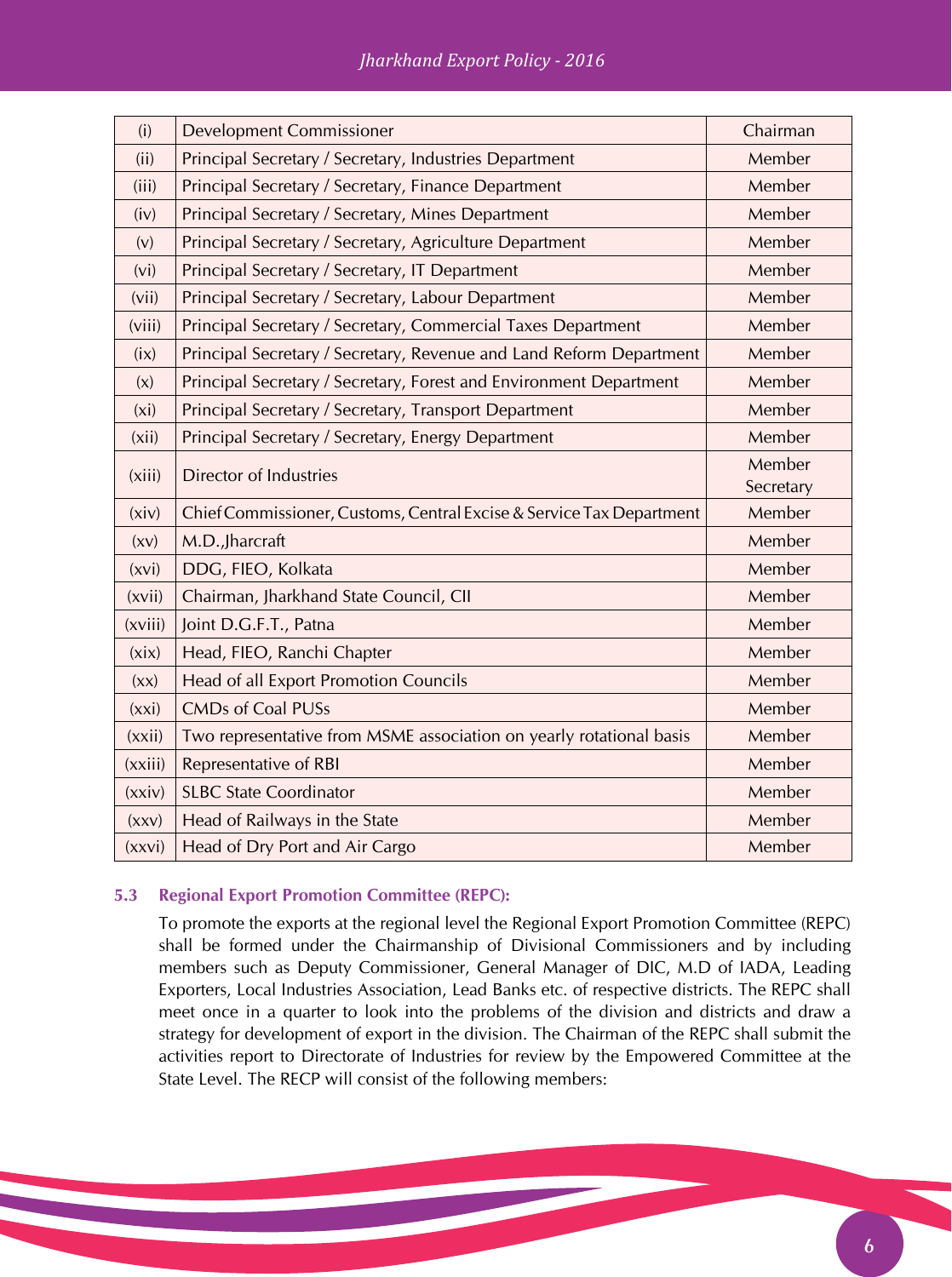| (i)               | <b>Divisional Commissioner</b>                                             | Chairman            |
|-------------------|----------------------------------------------------------------------------|---------------------|
| (ii)              | Deputy Commissioners of the Districts                                      | Member              |
| (iii)             | GM, DICs of the Districts of the Division (GM of the headquarter district) | Member<br>Secretary |
| (iv)              | M.D of IADA                                                                | Member              |
| (v)               | One Prominent Exporter from each district                                  | Member              |
| (v <sub>i</sub> ) | Representative of local Chamber of Commerce/ Industries Association        | Member              |
| (vii)             | Lead Bank Managers                                                         | Member              |
| (viii)            | Dy. Development Commissioner of the District                               | Member              |
| (ix)              | Dy. Director, Agriculture                                                  | Member              |
| (x)               | Dy. Director, Mines                                                        | Member              |
| (x <sub>i</sub> ) | Incharge of FIEO, Ranchi Chapter                                           | Member              |
| (xii)             | Chief Engineer cum GM, Concerned Area Board, JBVNL                         | Member              |
| (xiii)            | <b>CMD of Concerned Coal PSUs</b>                                          | Member              |

#### **A time bound action plan will be chalked out by REPC for the following:**

- (i) Preparation of a comprehensive database on existing exporters in the districts of the division.
- (ii) Identification of industries/traders who are routing their export through other merchant exporters.
- (iii) Identification of industries/traders with potential products for exports.
- (iv) Resolving local problems of the exporting organisations and agencies.

In addition to the above, REPC will also work out the following strategies for augmenting and accelerating export:

- (i) Identification of constraints being faced by exporters and evolve measures for their solution.
- (ii) Exporters channelizing their export through merchant exporters will be trained to export directly and will be provided with market related information on regular basis.
- (iii) REPC will initiate proposal for developing export infrastructure in their districts/division to be considered under various infrastructure development schemes.

#### **5.4 (d) Export Promotion and Marketing**

The Directorate of Industries, Jharkhand will look after the activities of export promotion and marketing. A nodal agency in the department will be identified to coordinate with all government departments and export promotion councils to provide a favorable environment for the exporter. The nodal agency shall interact with the exporter on one hand and the EPCs, exporter association, state and central bodies on the other so that the implementation of State Export Policy can be ensured and the problems of the exporters resolved timely.

A dedicated Export Promotion Cell will be formed in the Directorate of Industries under the Team Leadership of Joint Director of Industries to act as secretariat for the implementation of this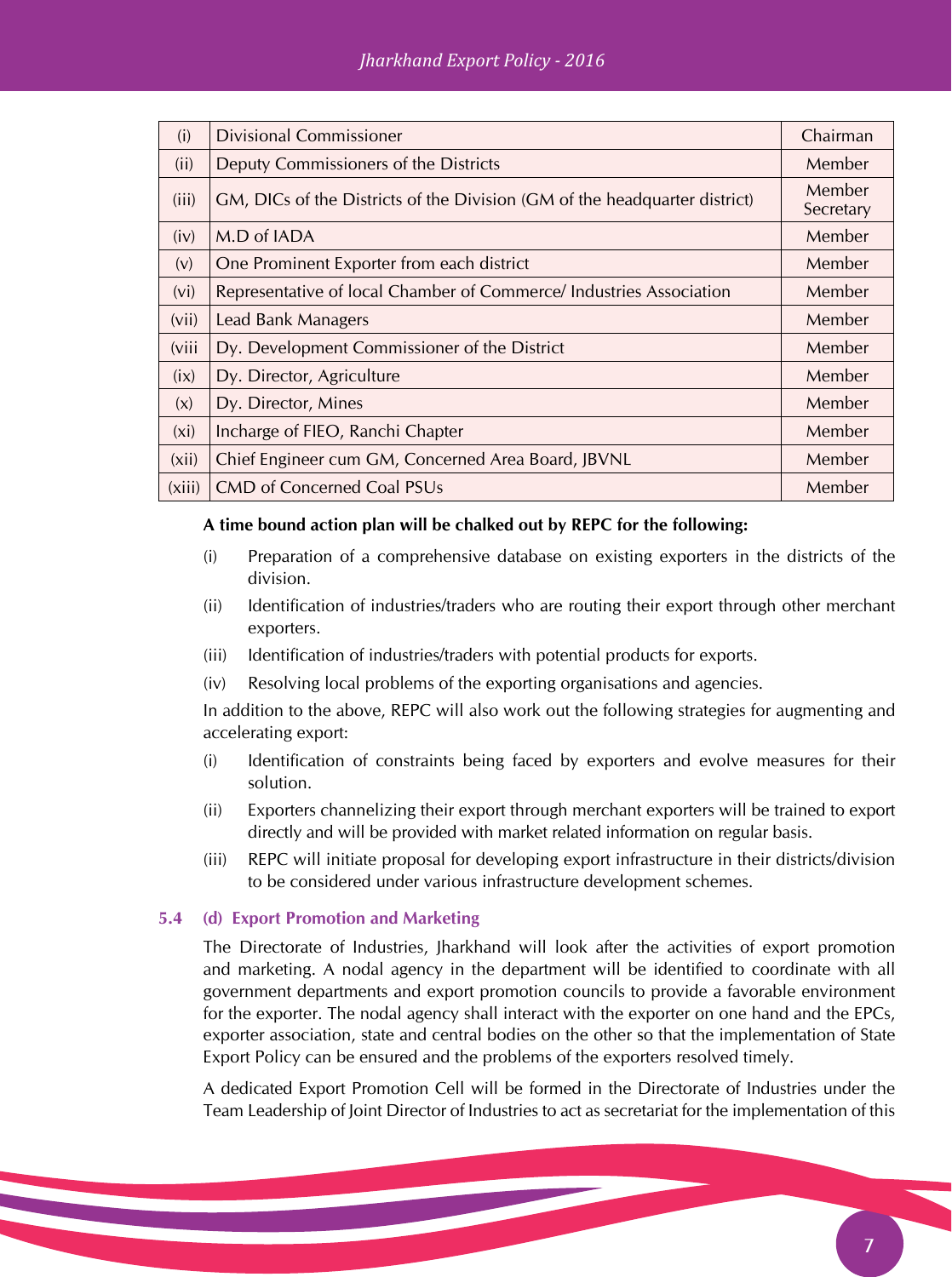policy. This cell shall coordinate with other departments in case of unresolved issues with other departments. This cell may hire two Research Assistants on contract basis or outsourcing basis.

The nodal agency will also organize buyers sellers meet at regular intervals and arrange participation of exporters in trade fairs and exhibitions both in the country and abroad. It will also conduct project studies keeping in view the international market condition.

In addition to the above the nodal agency shall also perform the following functions:

- (i) Act as the Nodal Agency for undertaking all export promotion activities in the State.
- (ii) Coordinate the export promotion activities of all the Departments/Agencies of the State Government.
- (iii) Liaison between the exporters and the various departments of Government of Jharkhand and Government of India and other Govt. agencies for redressing the problems being faced by the exporters of the State.
- (iv) Liaison between Government of Jharkhand and Government of India to coordinate the implementation of the various export promotional schemes/projects of Government of India in the State and to explore the availability of funds from Government of India for the development of export related infrastructural facilities.
- (v) Act as the Convener of the State Level Empowered Committee and other such export promotion related committees.
- (vi) Implement the export policy and export strategy for the State.
- (vii) Organize road shows, exhibitions, trade fairs, seminars and workshops both in and outside the country to promote exports and to attract investors.
- (viii) Ensure entry of the State code in the export documents by the exporters of the State for preventing the outflow of the export turnover and to ensure correct allocation of export related grants to the State.
- (ix) Render guidance to the exporters regarding Exim Policy and Exim procedures and documentation formalities.
- (x) Disseminate market information and overseas trade enquiries by maintaining a proper and effective up-to-date database and an updated investor friendly comprehensive website with International Portal.
- (xi) Publish Export Directory of Jharkhand and other related brochures, interactive CDs etc. to popularize Jharkhand's products in the international market.
- (xii) Give Annual Awards to the deserving exporters of the State.
- (xiii) Organize District Level Export Awareness Campaign by involving the district level Government functionaries like Deputy Commissioner, General Manager, DIC and others.
- (xiv) Organize product specific export seminars and buyer seller meets, road shows, etc. in the country and abroad.
- (xv) Organize training programmes for educating the local industries and entrepreneurs in the interest of International Trade.
- (xvi) Organize "Make in Jharkhand Campaign" both in and outside the country to promote Jharkhand's products by providing information about the exporters / manufacturers of Jharkhand, availability of products, infrastructural set up and to promote Trade, Culture and Tourism.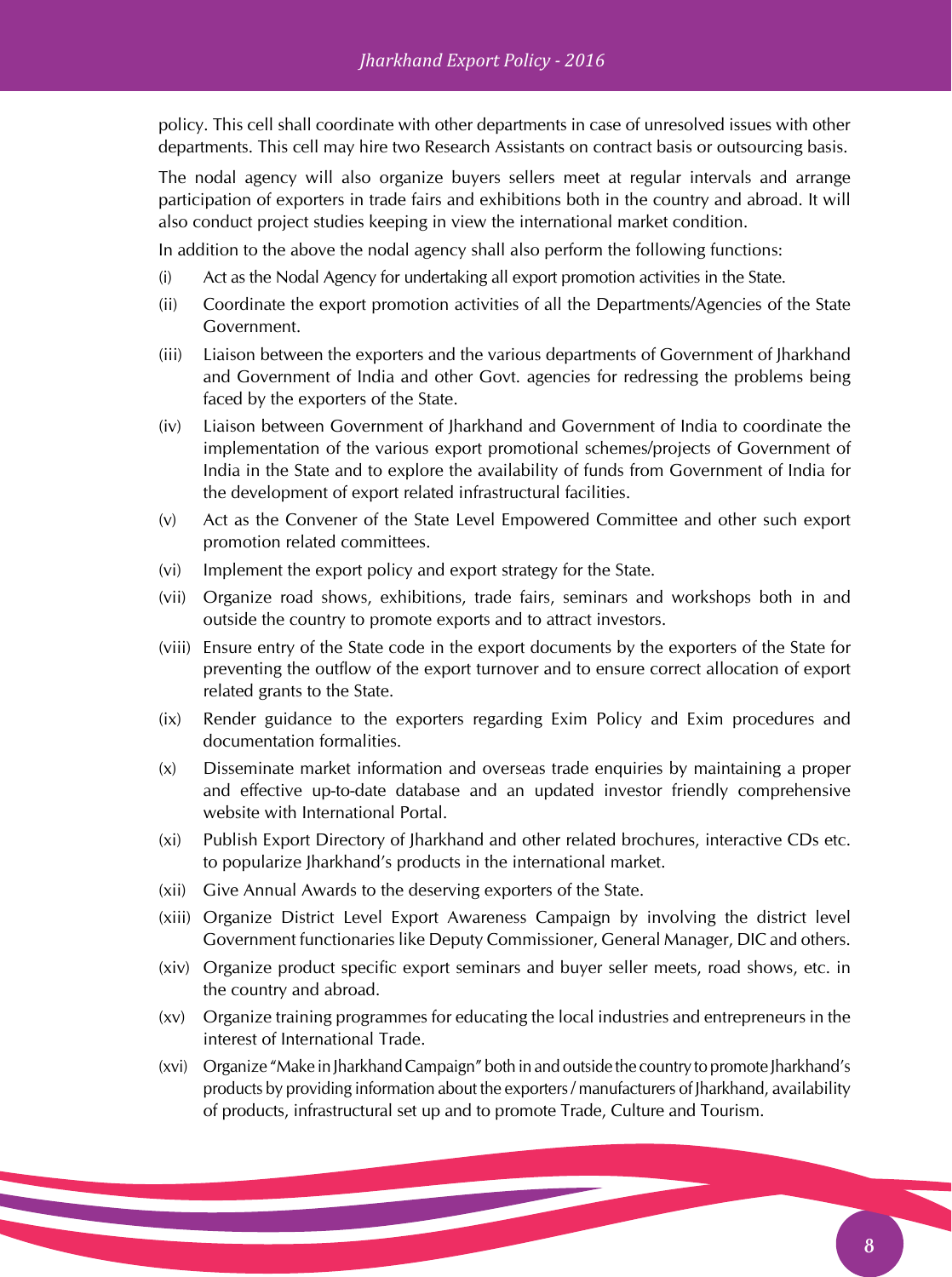- (xvii) Participate in the national and international trade fairs to enable the industries of the State to showcase their products for the national and overseas markets.
- (xviii) Maintain a "Market Development Fund" to provide Market Development Assistance to the industries of Jharkhand for venturing into overseas markets.
- (xix) Conduct product area export potential studies and submit to the Government to focus activities for export promotion.
- (xx) Conduct export awareness and export documentation training programmes for the exporters of the State.
- (xxi) Take all steps to promote exports from MSME sector with special thrust to this sector.

#### **5.5 Involvement of FIEO**

FIEO (Eastern Region) and FIEO chapter at Ranchi would be given necessary support to provide professional services in market intelligence, live trade enquiries and preliminary information for prospective exporters.

#### **6.0 Infrastructure Support for Exports**

#### **6.1 Export Infrastructure**

Sound physical Infrastructure with availability of key utilities will attract investors. Further, export infrastructure is key to support exporters for movement of goods and logistics of shipment. Special emphasis will also be given for quality power and high speed internet facility. Additional and critical export related infrastructure will be developed with fund from state budget.

Related Government Departments/ Organisations would be mandated to reserve certain percentage of their annual budget for supporting critical projects coming under their purview. Since development of infrastructure is the top priority on the State agenda, the agencies like FIEO, FICCI, and CII etc. shall be requested to identify appropriate infrastructure projects meant for export development.

#### **6.2 Increasing Railway Network**

The State would prevail upon the Central Government for taking up new railway projects especially to provide port connectivity from major business centres of the State. These rail network corridors will provide an impetus for industrial growth across various export pockets. Railway sidings to industrial corridors would also be provided for easy movement of goods.

#### **6.3 Encouraging ICDs & CFCs**

Inland Container Depots (ICD) are important parts of the rail network for movement of containers. The state presently has only one ICD at Jamshedpur. More ICDs will be established at other clusters. In viewof the upcoming dedicated freight corridor between Amritsar and Kolkata, one ICD will be established at Barhi.

Container Freight Station (CFSs) facilities are vital for movement of export goods and these facilities are not available currently in the State. Development of CFSs would be encouraged at potential locations to help exporters especially in MSME segments which generally ship small quantities as they cannot utilize a full container load.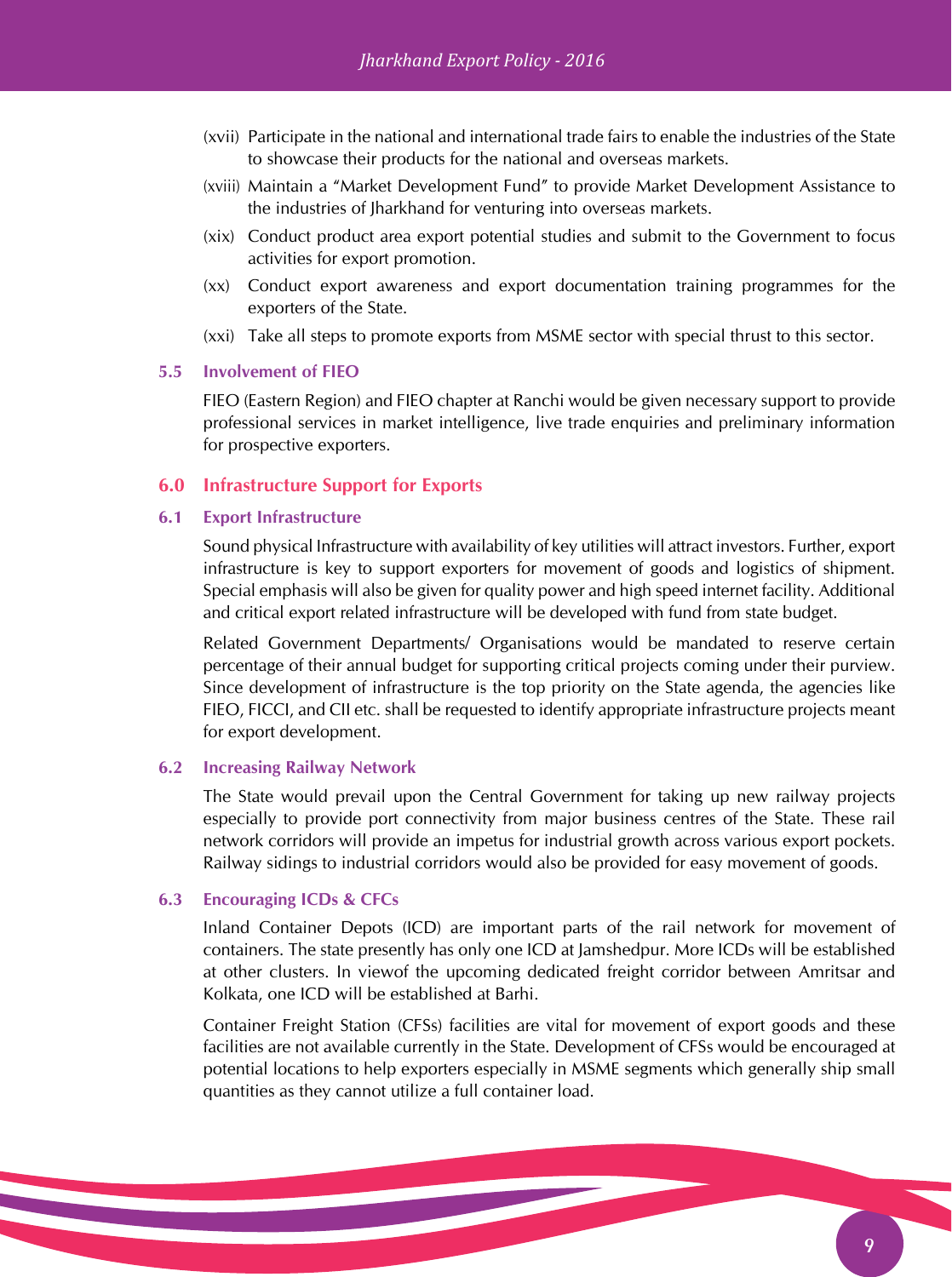#### **6.4 Trade and Information Centre**

State-of-the-art Trade and Information Centre like World Trade Centre equipped with all trade related facilities for display of goods, conduct of buyer-seller meets etc. will be made available to exporters. An Exhibition and Convention Centre is proposed at Deoghar. In addition to this, kiosks will be established at the five Industrial Area Development Authorities (IADAs).

#### **6.5 Common Facilities**

Assistance will be provided for establishment of Common Effluent Treatment Plants and other technical facilities/ services on PPP basis.

#### **6.6 Supply of Raw material and Fuel:**

The Jharkhand State Mineral Development Corporation (JSMDC) will supply raw material and fuel (such as coal) to the exporting units on priority basis. Coal being most important input to MSME exporters who are getting it through JSMDC shall be facilitated to ensure for meeting their quality and quantity demands. Any hurdle in raw material supply to MSME exporter will be taken with due care. Any other source of fuel like coal bed methane or other fuel shall be coordinated to boost exports.

#### **6.7 Policy Framework**

In order to set in motion strategies and policy measures which will catalyse the growth of exports from Jharkhand, the Government would follow a mix of policy measures including fiscal incentives, proactive institutional mechanism, assisting capacity building, encouraging market diversification and improvement in infrastructure related to exports.

#### **6.8 Product Specific Parks**

With a view to provide common services for certain thrust products for exports, State would establish product specific parks (PSP) in areas close to the manufacturing centres of such identified products. Such parks may be set up in Food Processing, Engineering and Auto component and value added products of minerals which has potential for exports.

#### **6.9 Development of Testing and Research Laboratory**

With a view to meet the increasing technical standards of products for exports State Government would endeavor to increase awareness of standards and would also establish Testing & Research facility in Jharkhand Government Mini Tool Rooms for certain thrust products.

#### **6.10 Skill Development & Capacity Building**

Skill development would be nurtured as shortage of skilled workers is likely to impact the growth in exports. The State would tackle the challenge of making available adequate, best suited and ready-to- employ skilled manpower to industry through proper synergy between industry and academia.

Jharkhand Skill Development Mission Society (JSDMS) is preparing a five year Road Map for skill development in the state based on information given in the Jharkhand Skill Gap Study report prepared by National Skill Development Cooperation. It may be pursued that courses on exports related subjects are also taught.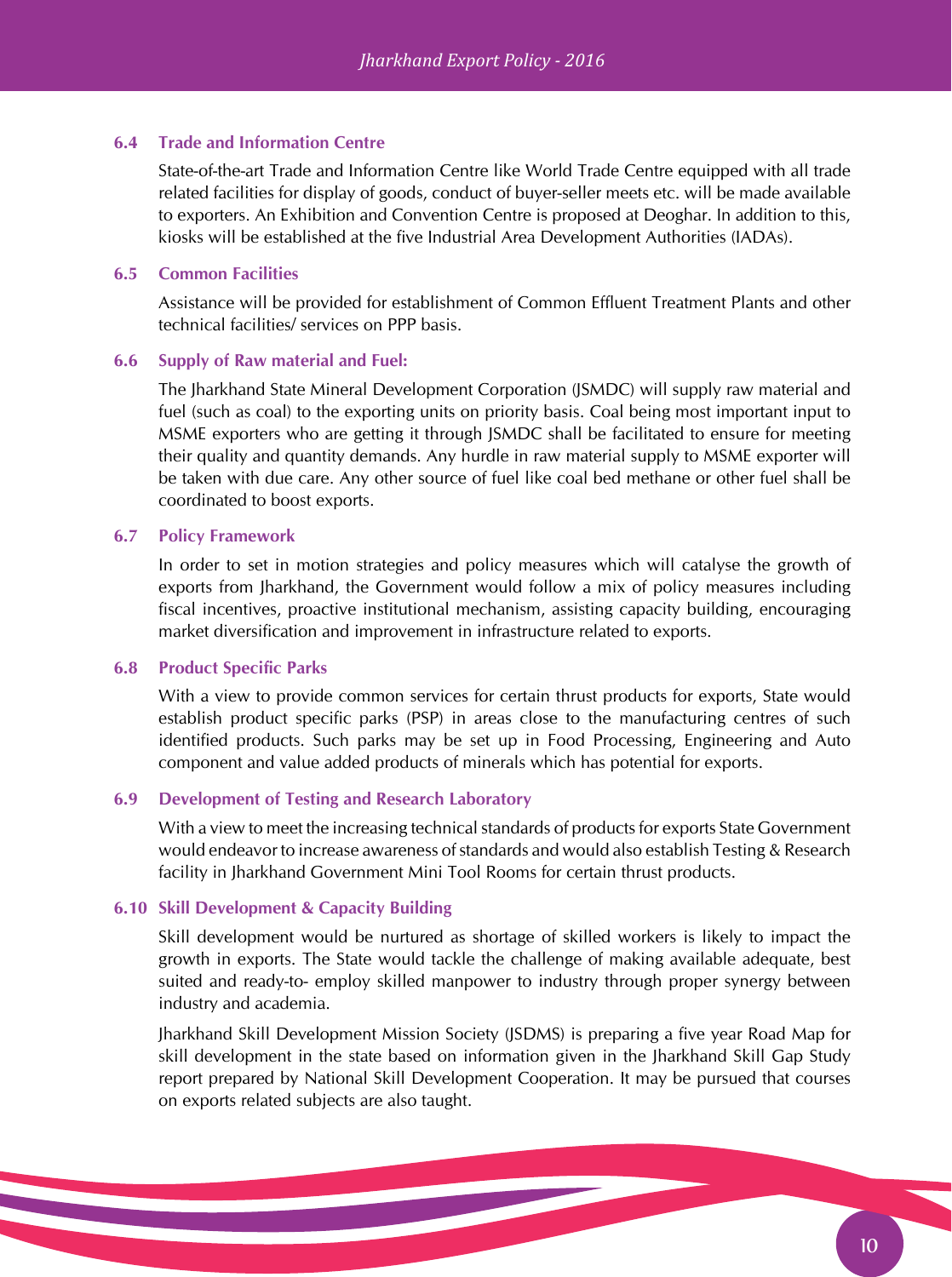State will encourage capacity building initiatives by industry associations and other organisations for prospective exporters. Capacity of existing exporters would also need to be built, to handle various crucial procedural aspects involved in export trade. Here also industry associations and agencies would be encouraged by way of part funding of such capacity building programmes.

#### **7.0 Facilitating Business**

Following measures will be taken to facilitate businesses to export goods & services from the state.

#### **7.1 Exporter's Card**

Exporter's card shall be issued to the exporters of Jharkhand having good track records for early passage of export consignment at check gates of the Government on priority basis subject to condition that the provisions of rules, regulations, instructions, etc., issued by Government then prevailing are not violated. The application form for Exporter's card is given in Annexure-I.

The Exporter's Card shall be issued based on the following criteria:

- (i) 100% EOUs as defined under EXIM Policy of Govt. of India or units in the SEZ.
- (ii) Export House, Star Export House, Trading House, Star Trading House, Premier Trading House as given by DGFT, Ministry of Commerce, Government of India.
- (iii) EoU with Average Annual Export Turnover of Rs. 50 lakhs or more in the last 3 years.
- (iv) The exporter should not have pending cases of Tax dues beyond 6 months other than normal appeals.
- (v) Has not been ever convicted under cases of Tax evasion or fraud.
- (vi) Prompt in payment of taxes by Self- Assessment.
- (vii) Prompt in depositing P.F. amounts.

The Exporter's Card would entitle the holder to minimum inspection and speedy clearance of all proposals by all Departments of the State Government. For Example:

- (i) Trucks carrying cargo of card holders would have minimum inspection at check post and would not be detained.
- (ii) Special Grievance Cell for Exporters' Card Holders relating to all Departments.
- (iii) Single Window Agency for all State Department for license/ permission/ compliance/ renewals etc.
- (iv) Issue of statutory forms on demand without rationing.
- (v) Surprise visits by none other than jurisdiction assessing officer or else visits with prior intimation only. A senior officer would verify information received first.

#### **7.2 Export Award**

The Export Award will be distributed annually among the exporters of Jharkhand for their outstanding export performance in the State in different product groups. The application for Export Award is given in Annexure-II. The criteria of the scheme will be as follows:

#### **(a) Best Exporter Award**

Best Exporter's Award along with a certificate of merit will be given to one exporter of the State for highest export in terms of value during the year of consideration to be decided by the Selection Committee from among the product group mentioned in para 3.0.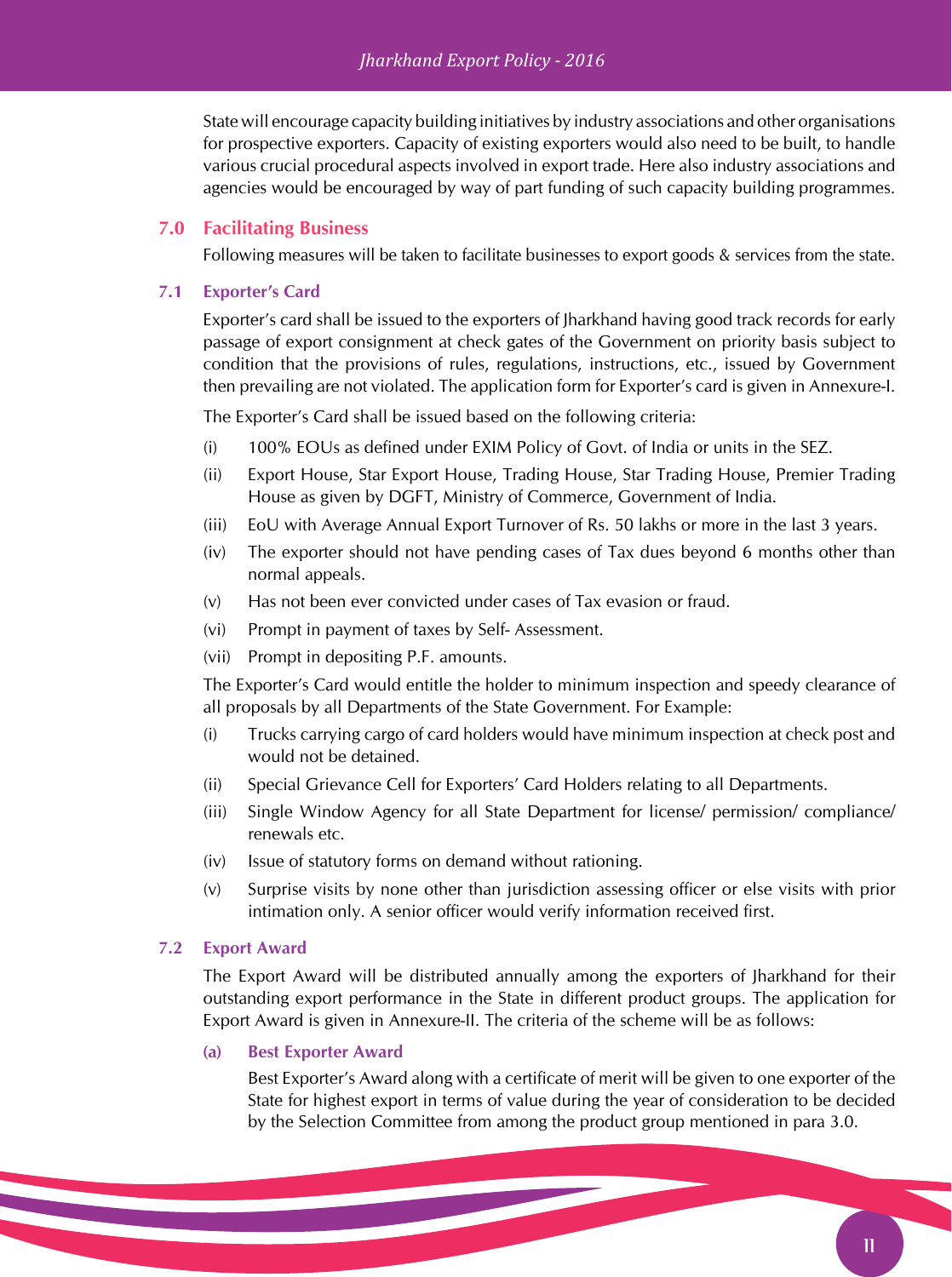Provided that if more than one exporter has made export of the same value then the following factors will be taken into consideration for deciding the best exporter's award.

- (i) Expansion into new market
- (ii) Launching of new products in the export market.
- (iii) Conduct of market survey, trade delegations sent abroad, participation in International Trade Fairs/ Exhibitions and attending buyers-sellers meet.
- (iv) Improvement made in quality and design, etc. including ISO-9000 Certification.

#### **(b) Prizes/Trophies/Certificates**

The prize /trophy along with certificate of merit will be awarded to the selected exporters of each of the products groups. These shall be two prizes/ trophies in each product groups, one for Micro and Small Enterprise and another for all other categories of exporters. The prizes will be given to the exporters showing outstanding export performance i.e. registering a sustained growth in export with the minimum export of Rs.50 lakhs in case of MSME, Rs 10 lakhs in case of micro and handicrafts sector and Rs.10 Crore in case of all other categories of exporters. For this purpose the Free on Board (FOB) value of export during the year of consideration i.e. award year and the preceding two years will only be considered to decide the prizes/ trophies. While giving Export Award special focus shall be on micro, small andnon- traditional sectors.

#### **(c) Certificate of Excellence**

The certificate of excellence will be given to all exporters who have recorded a minimum growth of 25% in terms of value during the year under consideration (Award year) over and above the export made during the preceding year subject to minimum export of Rs.50.00 lakh provided that an exporter gets a prize/ trophy as mentioned in Para (b) shall not be given certificate of excellence.

#### **(d) Excellence in Delivery Award**

With a view to encourage exporters to meet the delivery schedule, which is getting compressed with "Just in Time" being the order of the day, Excellence in Delivery Award may be given to exporters for real time delivery of export product. An award of Rs. 50,000 may be given to the best exporter in a financial year from among those who have achieved real time delivery of export products.

#### **8.0 Fiscal Incentives**

#### **8.1 Exemption from Electricity Duty**

100% Export Oriented Units (EOUs), IT and Bio-technology units industries in Special Economic Zone (SEZs) and Electronics Hardware Technology Parks will be exempted from payment of Electricity Duty for a period of 10 years. The application for claim of refund of Electricity Duty is given in Annexure –III.

#### **8.2 Allotment of Land for Exporting Units**

One of the key reasons for low investment in exporting sector has been the availability of land or high cost of the same which deter a small manufacturer to start manufacturing. With a view to meet the high export target, Government of Jharkhand will give priority in allotment of plot/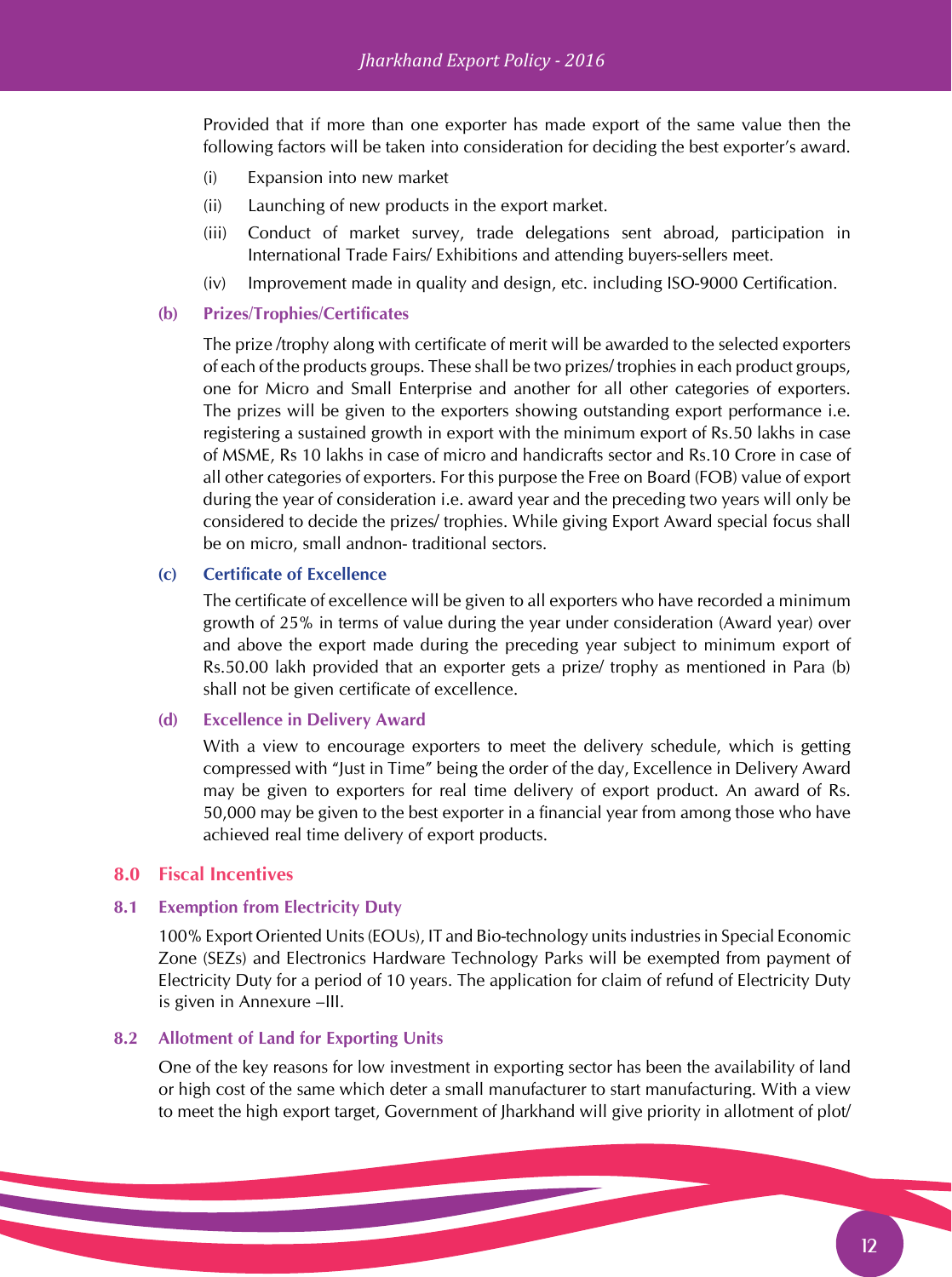land to export oriented units (those committing to exports over 50% of their production) in the industrial Area. The present requirement of paying the total cost of land/ shed in Industrial Area Authorities (IADA) in one installment will be changed to six half yearly equal installments.

#### **8.3 Transport Subsidy for Shipment to Ports**

Being a land locked state, Jharkhand does not have any port. It has to send export shipments via rail/ road to Kolkata port, which increases the cost of transportation. To encourage exports from the state, Transport Subsidy would be provided on the basis of costs incurred by exporters for shipment to export transporting the goods to the ports. The amount of subsidy will not exceed RsTen Lakh during the financial year for an exporter. An outlay of Rs 2 Crores per year will be provided under this head on First-Come-First-Serve Basis to MSME sector.The application for claim of transport subsidy is given in Annexure-VI.

#### **8.4 Export Development Assistance (EDA)**

Presently Market Development Assistance (MDA) is provided by Govt. of India to exporters for market surveys, product development and participation in international trade fairs.

MDA is not available to MSME exporters. Govt. of Jharkhand will extend the Export Development Assistance to MSMEs for participation in approved International Trade Fairs at National, International, State Level, Buyer-Seller meet and for exploring new markets for exporters organized by ITPO/EPCs/Commodity Boards etc. both in National and International level. The scheme will be administered by the Nodal Agency of Industries Dept.

| <b>Scheme</b>                                                                                   | <b>Eligibility</b>                                                    | <b>Details</b>                                                                                                                                                                     |  |  |  |
|-------------------------------------------------------------------------------------------------|-----------------------------------------------------------------------|------------------------------------------------------------------------------------------------------------------------------------------------------------------------------------|--|--|--|
|                                                                                                 | <b>Marketing Support</b>                                              |                                                                                                                                                                                    |  |  |  |
| (a) MSME Exporters<br>Foreign<br>Exhibition/Trade<br>registered with<br>concerned DIC<br>Fairs* |                                                                       | 75% of Stall charges paid up to maximum of Rs.<br>2,25,000/- for one fair/ exhibition. Air fare 75%<br>by economy class, max. up to Rs. 50,000/- per<br>person per unit per annum. |  |  |  |
|                                                                                                 | (b) Women Export<br>Entrepreneurs<br>registered with<br>concerned DIC | 90% of Stall charges paid up to maximum of Rs.<br>2,70,000/- for one fair/ exhibition. Air fare 90% by<br>economy class, max. up to Rs. 60,000/- perperson<br>per unit per annum.  |  |  |  |

\* Exporting organisations availing travel support from Government of India under similar scheme shall not be eligible for the above mentioned State Incentives.

An outlay of Rs 2 Crores per year will be provided under this head on First-Come-First-Serve Basis to MSME sector. The application for participation and claim of refund of Export Development Assistance are given in AnnexureV and VI respectively. The application for Export Development Assistance should be submitted at least 45 days before the fair/exhibition.

#### **8.5 Assistance for Reverse Buyer-Seller Meet**

International Buyers and Sellers meet at Ranchi will be organised every alternate year to boost the exports of the state.

#### **8.6 Refund of Certification Charges**

The State will refund expenses incurred for compulsory marking like Conformity European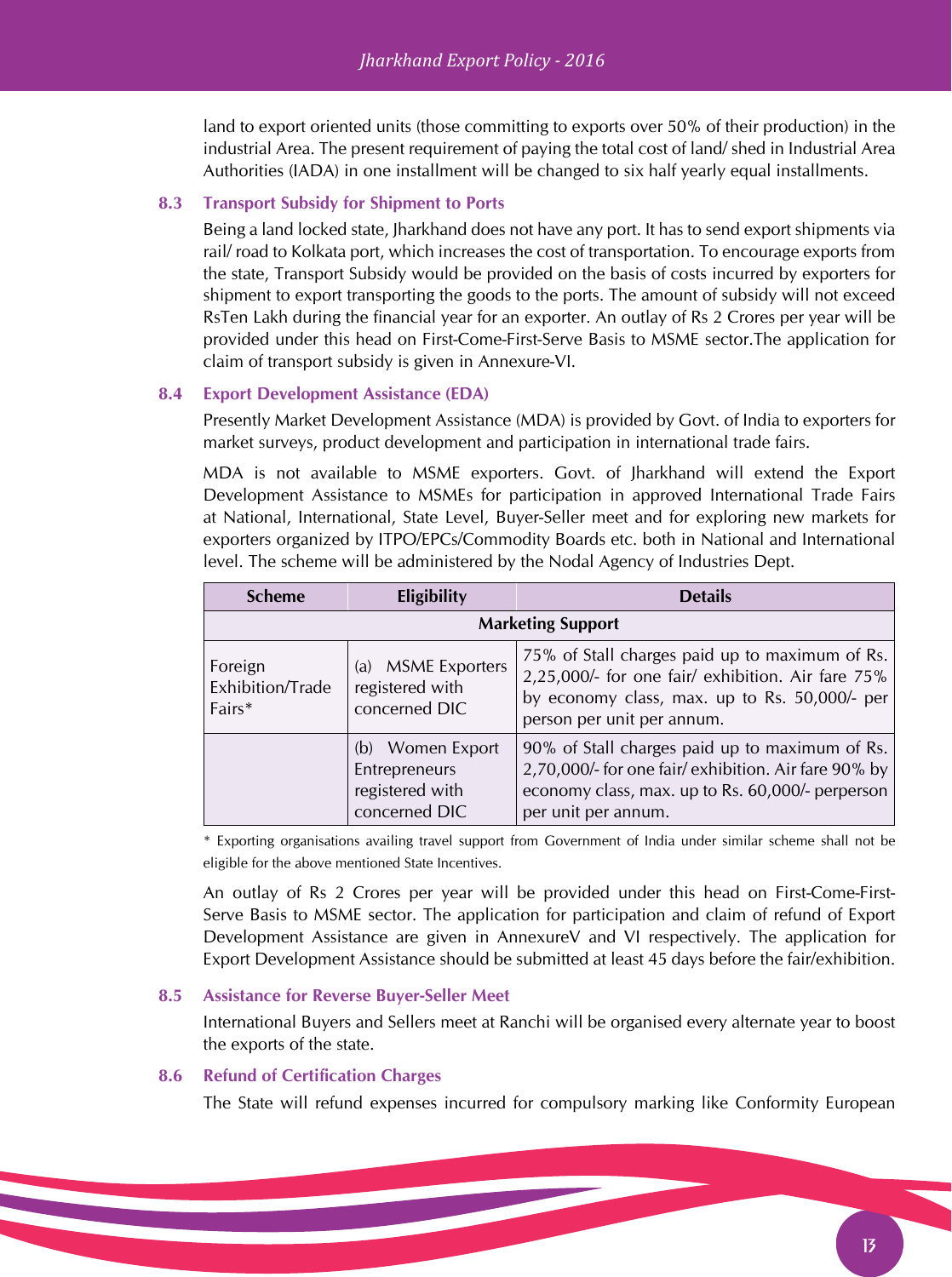(CE), China Compulsory Certificates (CCC) etc. to the extent of 50 percent of expenses subject to a maximum of Rs. 2.00 Lakh per unit per annum for 100% and other export oriented units. The application for claim of refund of certification charges is given in Annexure- VII.

#### **9.0 Miscellaneous**

- 9.1 This policy will in operation for five years from the date of notification in the Jharkhand gazette. Industrial units got or getting benefit under any other policy of Govt. of Jharkhand or Govt. of India will eligible under this policy provided they could not get benefit for same components under different policy.
- 9.2 Notwithstanding anything contained in the foregoing paragraphs of the industrial policy, the State Government by issuance of notification in the official gazette may amend or withdraw any of the provisions and / or schemes mentioned herein above.
- 9.3 If any difficulty arises in giving effect to provisions of this policy, the same shall be referred to the State Government through Development Commissioner and thereon the decision taken shall be final. If any discrepancy between the English version and hindi version of this policy then English version of the policy will be considered as final.

**Order :** It is ordered that a copy of the resolution should be sent for publication in the special edition of the Jharkhand Gazette, reputed Journals and Newspapers and be circulated among all the Department / Departmental heads and Subordinate offices of the Government.

By the Order of the Governor of Jharkhand

 $Sd / -$ (Himani Pande) Secretary 2688 **Participal Englisher Products** Industries Department Government of Jharkhand

Memo No. : \_\_\_\_\_\_\_\_\_\_\_\_\_\_\_\_\_\_\_\_\_\_\_\_\_\_\_\_/ Ranchi, Dated \_\_\_\_\_\_\_\_\_\_\_\_

6 / DI / Export Policy - 01 / 2014

**Copy:** Forwarded to the Superintendent, Government Press, Hinoo, Ranchi with enclosure for its publication in the special edition of Jharkhand e-Gazette.

By the Order of the Governor of Jharkhand

 $Sd / -$ (Himani Pande) **Secretary** Industries Department Government of Jharkhand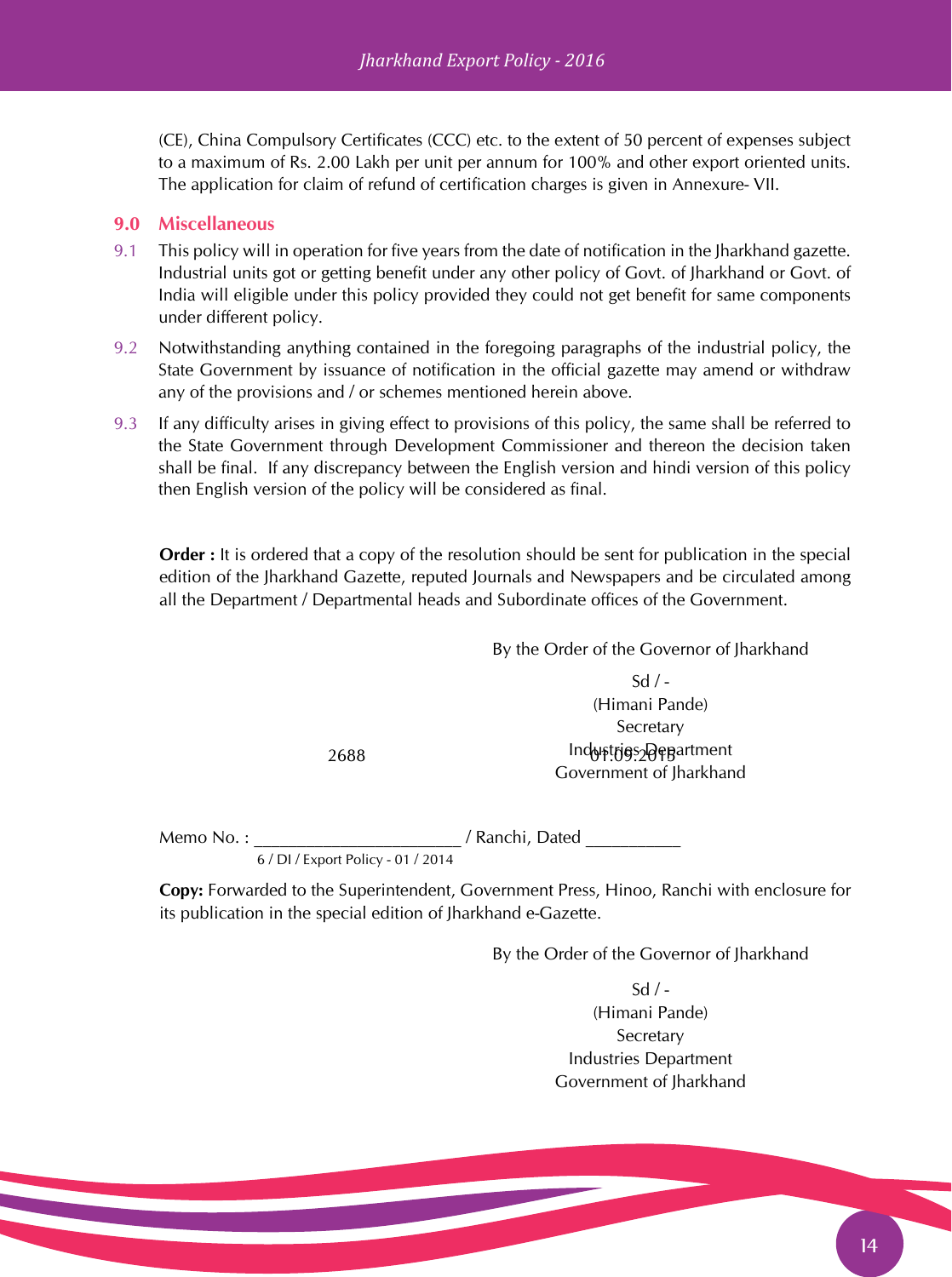Annexure-I

# **Application Form for Exporter's Card**

(To be submitted on letter head of the applicant)

| 1.1 | Name and Address of the Unit                           |                                                          |
|-----|--------------------------------------------------------|----------------------------------------------------------|
| 1.2 | Constitution                                           | Proprietary/Partnership Firm/Private                     |
|     | Please strike out which are not applicable             | Limited/Public Limited Company/ Co-<br>operative Society |
| 1.3 | Name of the Business House/Group (If any)              |                                                          |
| 2.1 | Registration No. (EM-II)                               |                                                          |
| 2.2 | IEC No.                                                |                                                          |
| 2.3 | Date of Incorporation/Commencement of Business         |                                                          |
| 3.0 | Business Address with Telephone/Telex No.              |                                                          |
| 3.1 | <b>Registered Office</b>                               |                                                          |
| 3.2 | Administrative Office                                  |                                                          |
| 3.3 | Factory                                                |                                                          |
| 3.4 | Email Address/Web Site                                 |                                                          |
| 4.0 | Name of the Proprietor/Partners/Directors              | 1.                                                       |
|     | (Please furnish for each person as per the Appendix-A) | 2.                                                       |
|     |                                                        | 3.                                                       |
| 5.0 | Brief Description of the Export Activity               |                                                          |
| 5.1 | Existing:                                              |                                                          |
| 5.2 | Proposed:                                              |                                                          |
| 6.0 | Export Performance (Last Three Years)                  |                                                          |

| <b>Particulars</b>                    | <b>Last Year</b> | Last but One Year | Last but Two Years |
|---------------------------------------|------------------|-------------------|--------------------|
| <i>Lurnover</i>                       |                  |                   |                    |
| Net Profit                            |                  |                   |                    |
| Export to Other Countries (in Rs FOB) |                  |                   |                    |

| 7.0 | Whether your unit is 100% EoUs as defined under EXIM Policy of Gol or located in SEZ?                                                      | Yes/No |
|-----|--------------------------------------------------------------------------------------------------------------------------------------------|--------|
| 8.0 | Ranking of your unit by DGFT, if any like Export House / Star Export House / Trading<br>House / Star Trading House / Premier Trading House |        |
| 9.0 | Tax dues including P.F payment beyond 6 months other than normal appeal if any                                                             |        |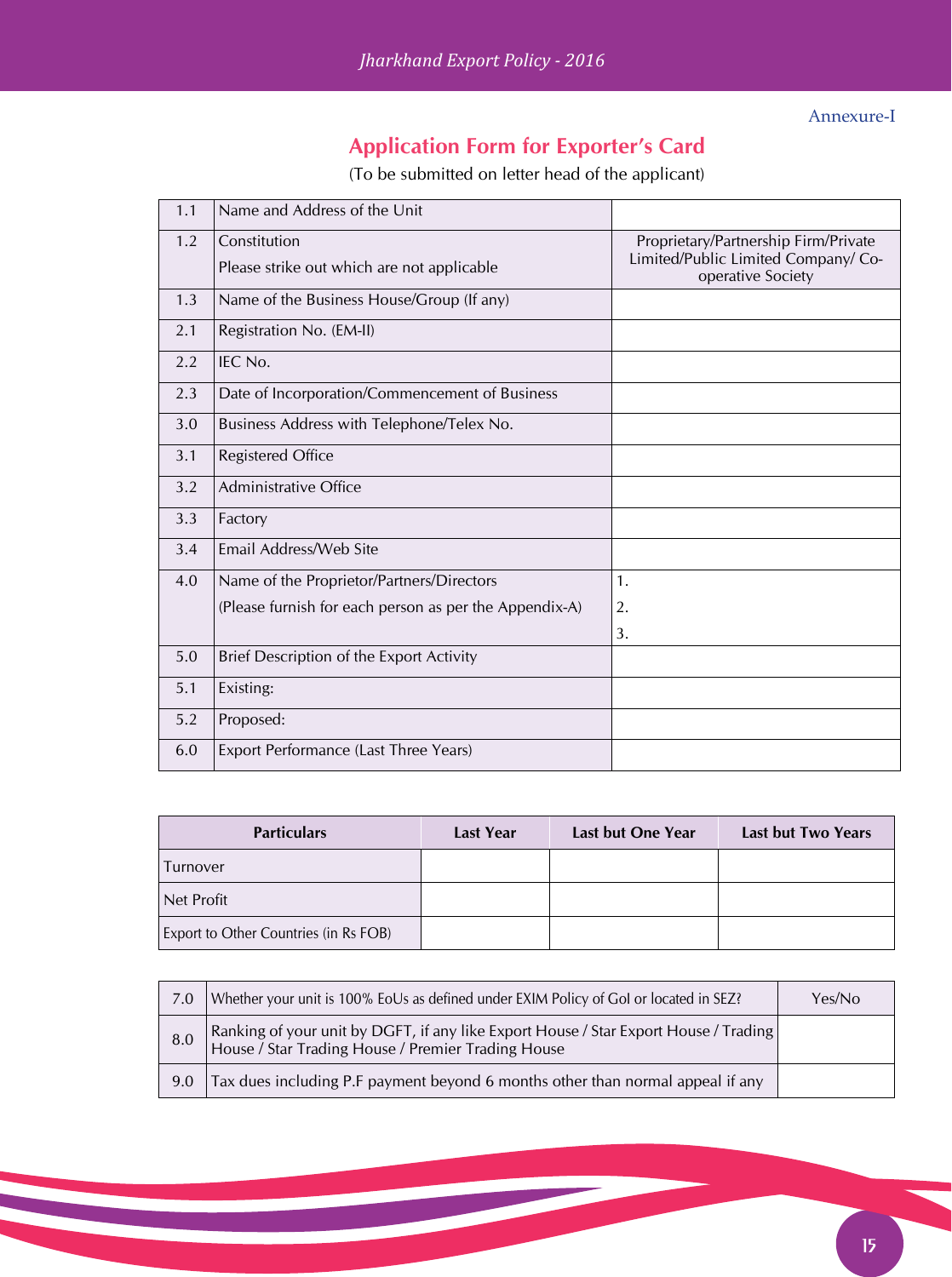I/We certify that all information furnished by me/us is true and no criminal proceeding is pending against in any court against me/us.

Place: Signature of Applicant

Date: Name:

Firm / Company Stamp :

- a) Audited Balance Sheets with Trade and Profit & Loss Account, for the last three years
- b) Memorandum and Article of Association if any
- c) Certificate of Commencement of Production
- d) Personal details of Proprietor/Partners and Directors in Appendix A
- e) Certificate of Chartered Accountant in Appendix B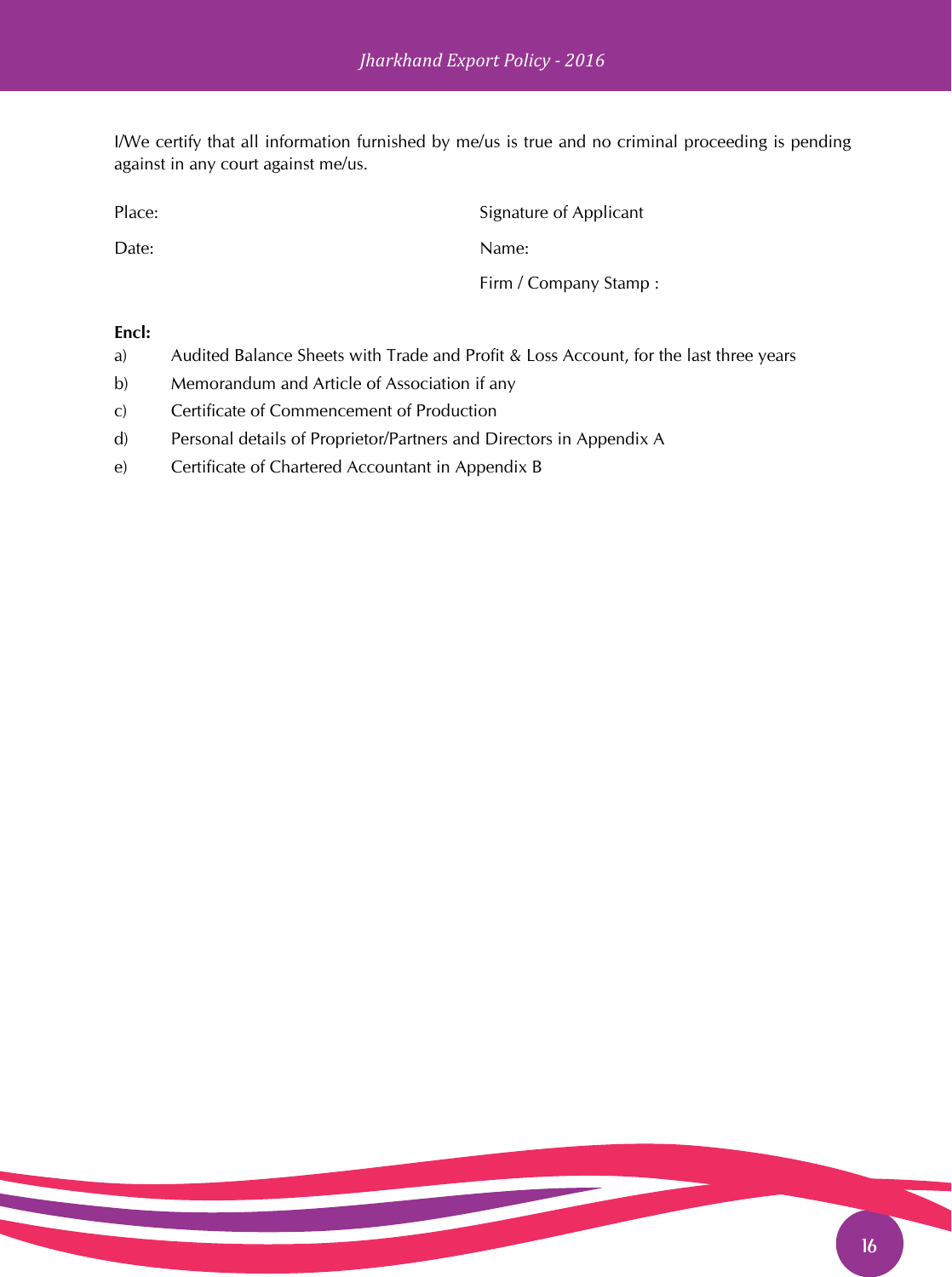#### **Annexure-II**

## **Application for Export Award**

(To be submitted on letter head of the applicant)

#### **Application for the Category: Best Exporter Award/ Excellence in Delivery Award**

| 1.  | Name and Address of Firm                                                                              |                                                    |
|-----|-------------------------------------------------------------------------------------------------------|----------------------------------------------------|
| 2.  | DIC Registration No.                                                                                  |                                                    |
| 3.  | Constitution of Organization                                                                          | Proprietary / Partnership Firm / Private Limited / |
|     | (Please strike out which are not applicable)                                                          | Public Limited Company / Co-operative Society      |
| 4.  | Year of Establishment                                                                                 |                                                    |
| 5.  | Name of Proprietor/Partners/Directors                                                                 | 1.                                                 |
|     | (Please furnish for each person as per the                                                            | 2.                                                 |
|     | Annexure-A)                                                                                           | 3.                                                 |
| 6.  | Mention Product Group as given in para 3.0                                                            |                                                    |
| 7.  | Whether your firm falling under the category of the<br>Micro/Small/Medium Industries                  |                                                    |
|     | (If yes, Please enclose proof for the same)                                                           |                                                    |
| 8.  | Proof of real time delivery of export products in case<br>applying under Excellence in Delivery Award |                                                    |
| 9.  | Is the firm recognized Export House/Trading House                                                     |                                                    |
| 10. | <b>Export Performance</b>                                                                             |                                                    |
|     | (Enclose certificate of Chartered Accountant in                                                       | Amount (in Rs FOB)<br>Year                         |
|     | Appendix B)                                                                                           |                                                    |
|     |                                                                                                       |                                                    |
|     |                                                                                                       |                                                    |

I / We certify that all information furnished by me/us is true and no criminal proceeding is pending against in any court against me/us.

Place: Signature of Applicant

Date: Name:

Firm / Company Stamp :

#### **Encl:**

- a) Personal details of Proprietor/Partners and Directors in Appendix A
- b) Certificate of Chartered Accountant in Appendix B

**Note:** An applicant can submit application for export award in more than one category but separate application has to be submitted for each category.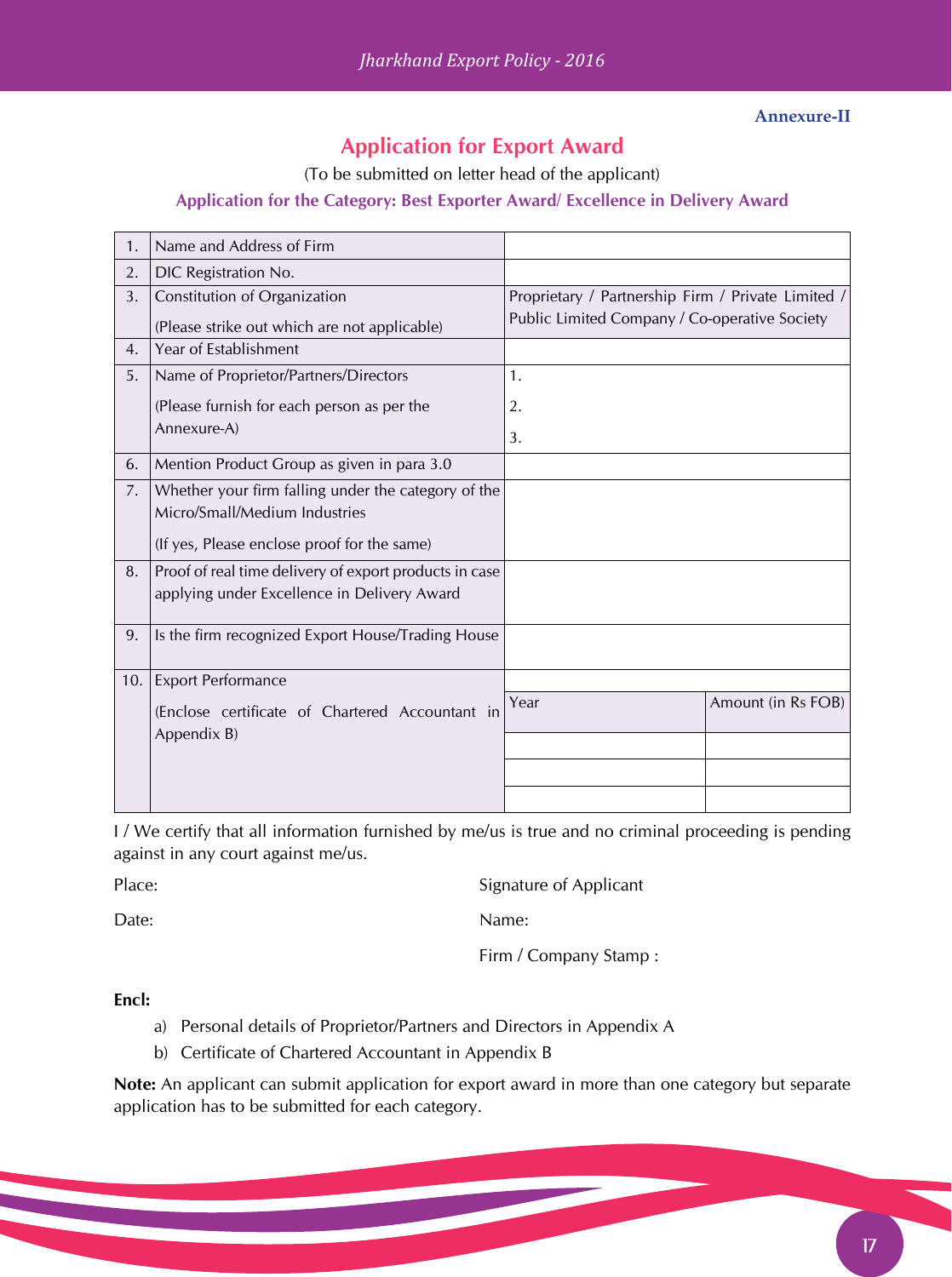**Annexure-III**

# **Application for Claim of Electricity Duty**

(To be submitted in the letter head of the firm)

| 1.  | Name and Address of Firm                                                     |                                                                                                        |
|-----|------------------------------------------------------------------------------|--------------------------------------------------------------------------------------------------------|
| 2.  | DIC Registration No.                                                         |                                                                                                        |
| 3.  | Constitution of Organization<br>(Please strike out which are not applicable) | Proprietary / Partnership Firm / Private<br>Limited / Public Limited Company /<br>Co-operative Society |
| 4.  | Nature of Export Product                                                     |                                                                                                        |
| 5.  | Consumer No.                                                                 |                                                                                                        |
| 6.  | <b>Sanctioned Connected Load</b>                                             |                                                                                                        |
| 7.  | Sanctioned Connected Demand                                                  |                                                                                                        |
| 8.  | Details of Applicable Tariff                                                 |                                                                                                        |
| 9.  | Amount of Duty Actual Duty Paid                                              |                                                                                                        |
| 10. | Whether Your Unit is 100% EoU?<br>(please attach proof for 100% EoU)         | Yes/No                                                                                                 |
| 11. | Whether your Unit is located in SEZ?                                         | Yes/No                                                                                                 |
| 12. | Whether your unit located in Electronics Hard-<br>ware Technology Park?      |                                                                                                        |

I\_\_\_\_\_\_\_\_\_\_\_\_\_\_\_\_\_\_\_\_\_\_\_\_\_\_\_\_\_\_\_\_\_\_\_\_\_\_Son/Daughter of Shri\_\_\_\_\_\_\_\_\_\_\_\_\_\_\_\_\_\_\_\_\_\_\_\_\_\_\_\_\_\_\_\_\_\_\_\_\_

resident of \_\_\_\_\_\_\_\_\_\_\_\_\_\_\_\_\_\_\_\_\_\_\_\_\_\_\_\_\_\_\_\_\_\_\_\_\_\_\_do hereby certify that the above particulars is true to

best of my knowledge and belief.

Place: Signature

Date: Name:

Firm / Company Seal: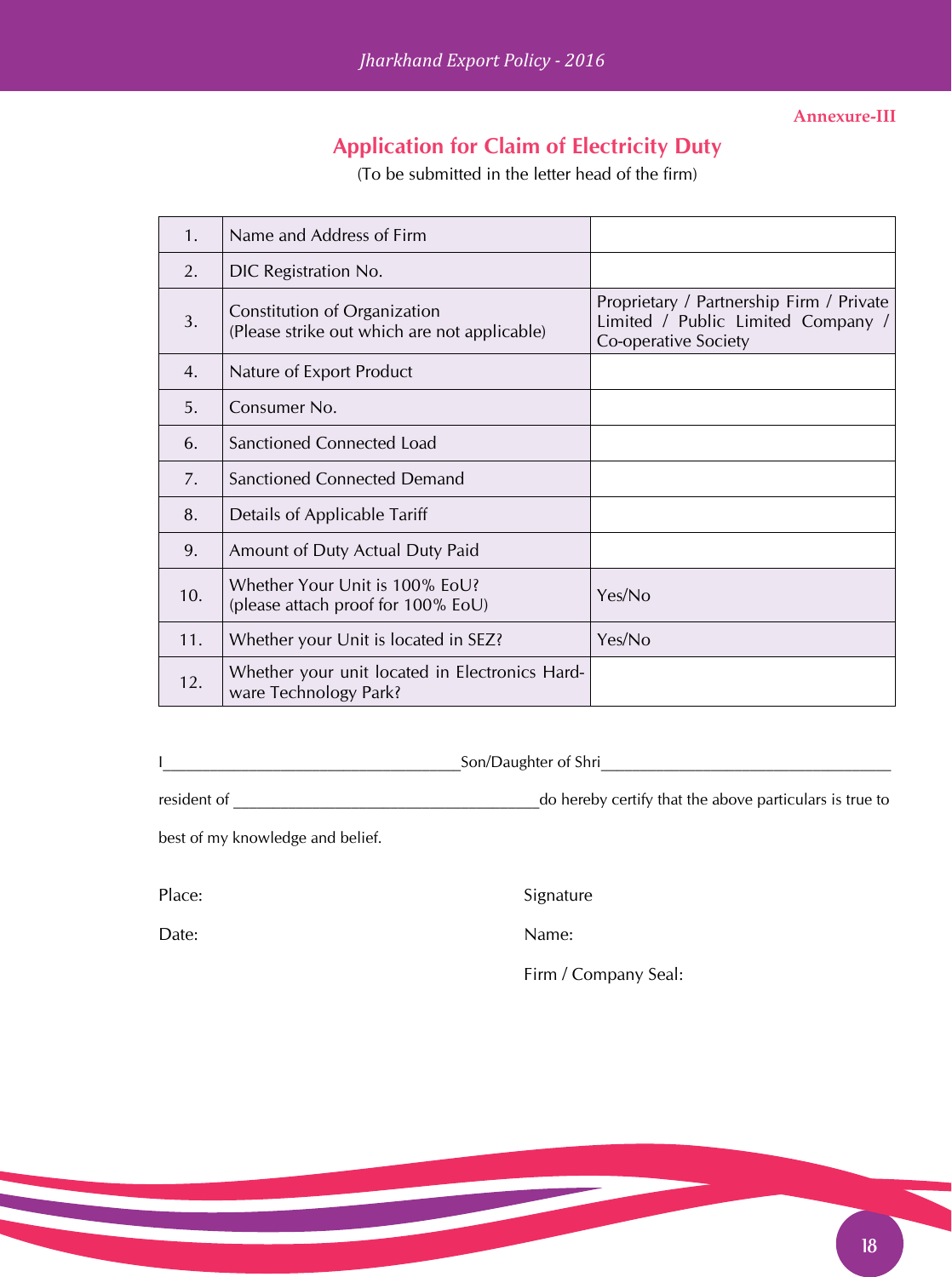# **Application for reimbursement of Road/Rail Freight to Kolkata Port**

(To be submitted in the letter head of the applicant/firm)

To

The Director Industries, Dept. of Industries, Govt. of Jharkhand

| 1.               | Name and Address of Firm                                                                                                            |                                                                                                        |
|------------------|-------------------------------------------------------------------------------------------------------------------------------------|--------------------------------------------------------------------------------------------------------|
| 2.               | DIC Registration No.                                                                                                                |                                                                                                        |
| 3.               | Constitution of Organization<br>(Please strike out which are not applicable)                                                        | Proprietary / Partnership Firm / Private<br>Limited / Public Limited Company /<br>Co-operative Society |
| $\overline{4}$ . | Period of Claim                                                                                                                     |                                                                                                        |
| 5.               | Name of the Finished Exported Product                                                                                               |                                                                                                        |
| 6.               | Quantity of Exported Out                                                                                                            |                                                                                                        |
| 7.               | FOB value of Export                                                                                                                 |                                                                                                        |
| 8.               | Distance of total road movement from place of<br>production to Kolkata Port in km                                                   |                                                                                                        |
| 9.               | Distance of total rail movement from place of<br>production of Kolkata Port in km                                                   |                                                                                                        |
| 10.              | Whether subsidy for the claim period has been<br>claimed earlier?                                                                   |                                                                                                        |
| 11.0             | Freight Incurred for Export of Products                                                                                             |                                                                                                        |
| 11.1             | Road Freight                                                                                                                        |                                                                                                        |
| 11.2             | Rail Freight                                                                                                                        |                                                                                                        |
| 11.3             | <b>Total Freight Incurred</b>                                                                                                       |                                                                                                        |
| 11.4             | CA Certification on amount of total freight paid<br>on transport of export goods to Kolkata port                                    |                                                                                                        |
| 11.5             | <b>Total Transport Subsidy Claimed</b>                                                                                              |                                                                                                        |
| 11.6             | Whether your firm falling under the category of<br>the Micro/Small/Medium Industries<br>(If yes, Please enclose proof for the same) |                                                                                                        |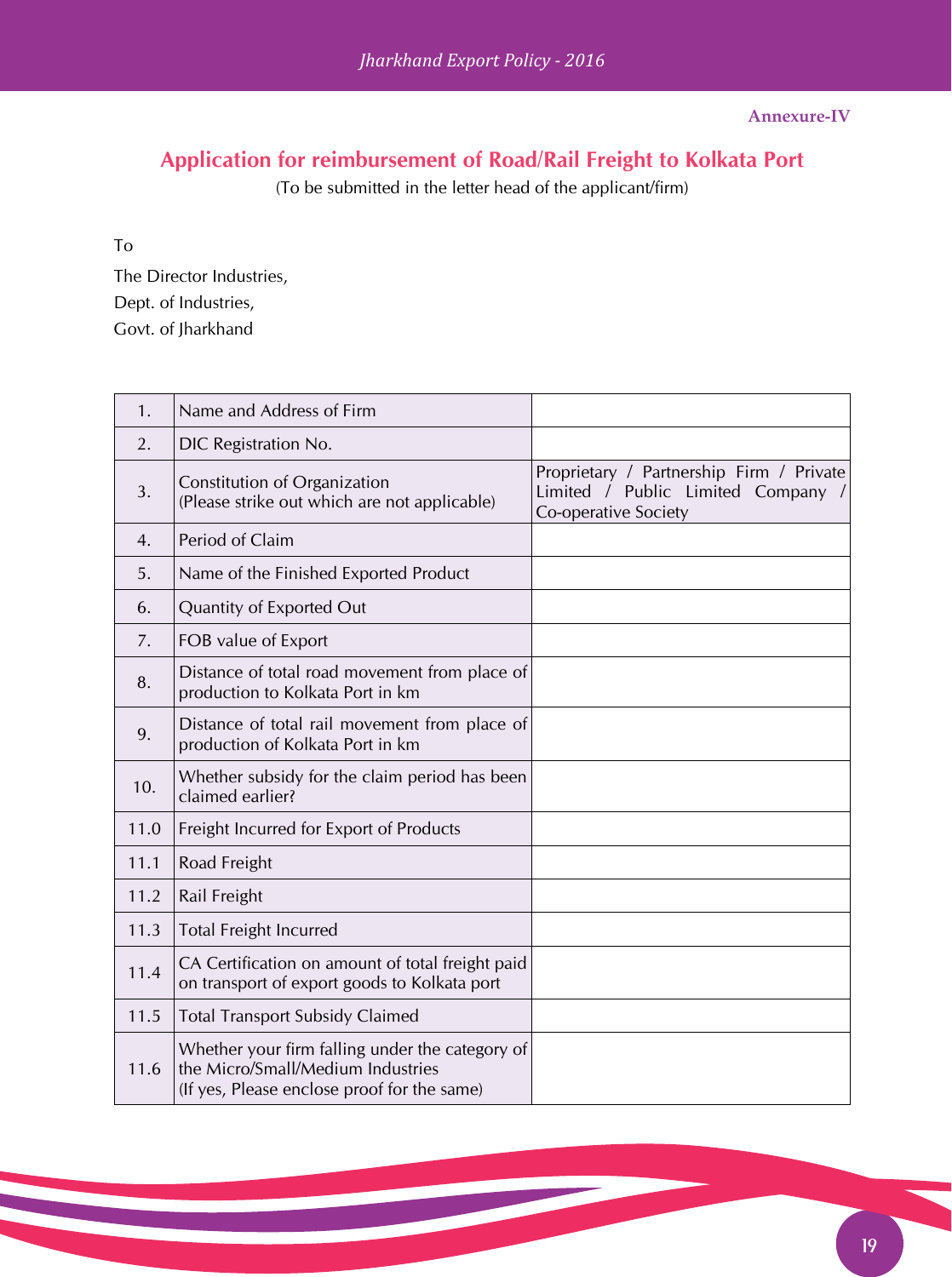| a)           | Son/Daughter of Shri                                                                                                                                                                                                                |                                                                                                |
|--------------|-------------------------------------------------------------------------------------------------------------------------------------------------------------------------------------------------------------------------------------|------------------------------------------------------------------------------------------------|
|              | resident of                                                                                                                                                                                                                         | do hereby certify that the above particulars is                                                |
|              |                                                                                                                                                                                                                                     | based on the books of accounts of the company/firm and is true to best of my knowledge and     |
|              |                                                                                                                                                                                                                                     | belief. In case of the above proofs to be wrong, the entire amount of subsidy/concession paid  |
|              | will be refunded in single installment.                                                                                                                                                                                             |                                                                                                |
| b)           | and cost of loading/unloading and handling of export goods.                                                                                                                                                                         | Certified that the claim made under above does not contain any amount for internal movement    |
| $\mathbf{C}$ | claimed and or reimbursed by Govt. of Jharkhand or India in any manner.                                                                                                                                                             | Certified that subsidy claimed now, relates to period in respect of which subsidy has not been |
| $\mathbf{d}$ | I/we undertake to submit the Director of Industries the annual audited statement of accounts<br>and balance sheet of my/our firm within 9 months from the close of the year for the period of<br>disbursement is received by me/us. |                                                                                                |
| Place:       |                                                                                                                                                                                                                                     | Signature                                                                                      |

Date: Name:

Firm / Company Stamp :

- a) CA Certification on total freight paid
- b) Statement of documents in claim of transport subsidy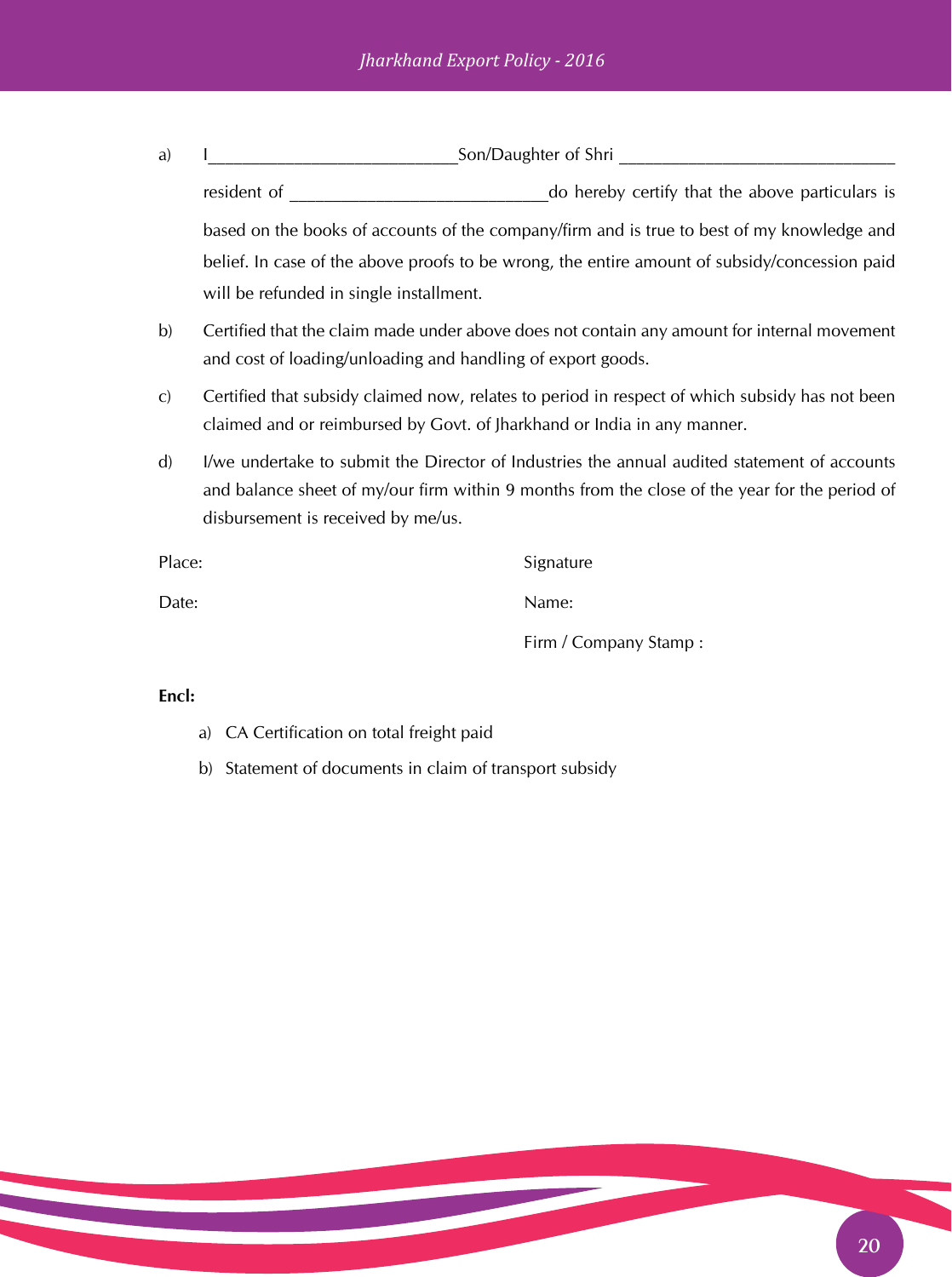#### **Annexure-V**

# **Application Form for Export Development Assistance (For Participation)**

(To be submitted in the letter head of the Applicant / Firm)

To

The Director Industries, Dept. of Industries, Govt. of Jharkhand

| $\mathbf{1}$ . | Name and Address of Firm                                                                                                                 |                                                                                                       |
|----------------|------------------------------------------------------------------------------------------------------------------------------------------|-------------------------------------------------------------------------------------------------------|
| 2.             | DIC Registration No.                                                                                                                     |                                                                                                       |
| 3.             | Constitution of Organization<br>(Please strike out which are not applicable)                                                             | Proprietary / Partnership Firm /<br>Private Limited /Public Limited<br>Company / Co-operative Society |
| 4.             | <b>Year of Establishment</b>                                                                                                             |                                                                                                       |
| 5.             | Field of Activity                                                                                                                        |                                                                                                       |
| 6              | Whether falling under the category of the Micro /<br>Small /<br><b>Medium Industries</b><br>(If yes, Please enclose proof for the same)  |                                                                                                       |
| 7.             | Turnover during the preceding financial year<br>(Enclose Balance Sheet and Profit & Loss Account)                                        |                                                                                                       |
| 8.             | Particulars of International Fair / Exhibition in which<br>participation is proposed                                                     |                                                                                                       |
| 9.             | Organizer of the Proposed Fair/ Exhibition                                                                                               |                                                                                                       |
| 10.            | Name and Designation of the person Participating in<br>Fair / Exhibition<br>(Please furnish for each person as per<br>the<br>Annexure-A) |                                                                                                       |
| 10.1           | For International Travel                                                                                                                 |                                                                                                       |
| 10.1.1         | Place and Country to be visited                                                                                                          |                                                                                                       |
| 10.1.2         | <b>Particulars of Visit</b>                                                                                                              |                                                                                                       |
| 10.1.3         | Date of proposed departure from India                                                                                                    |                                                                                                       |
| 10.1.4         | Date of proposed arrival in India                                                                                                        |                                                                                                       |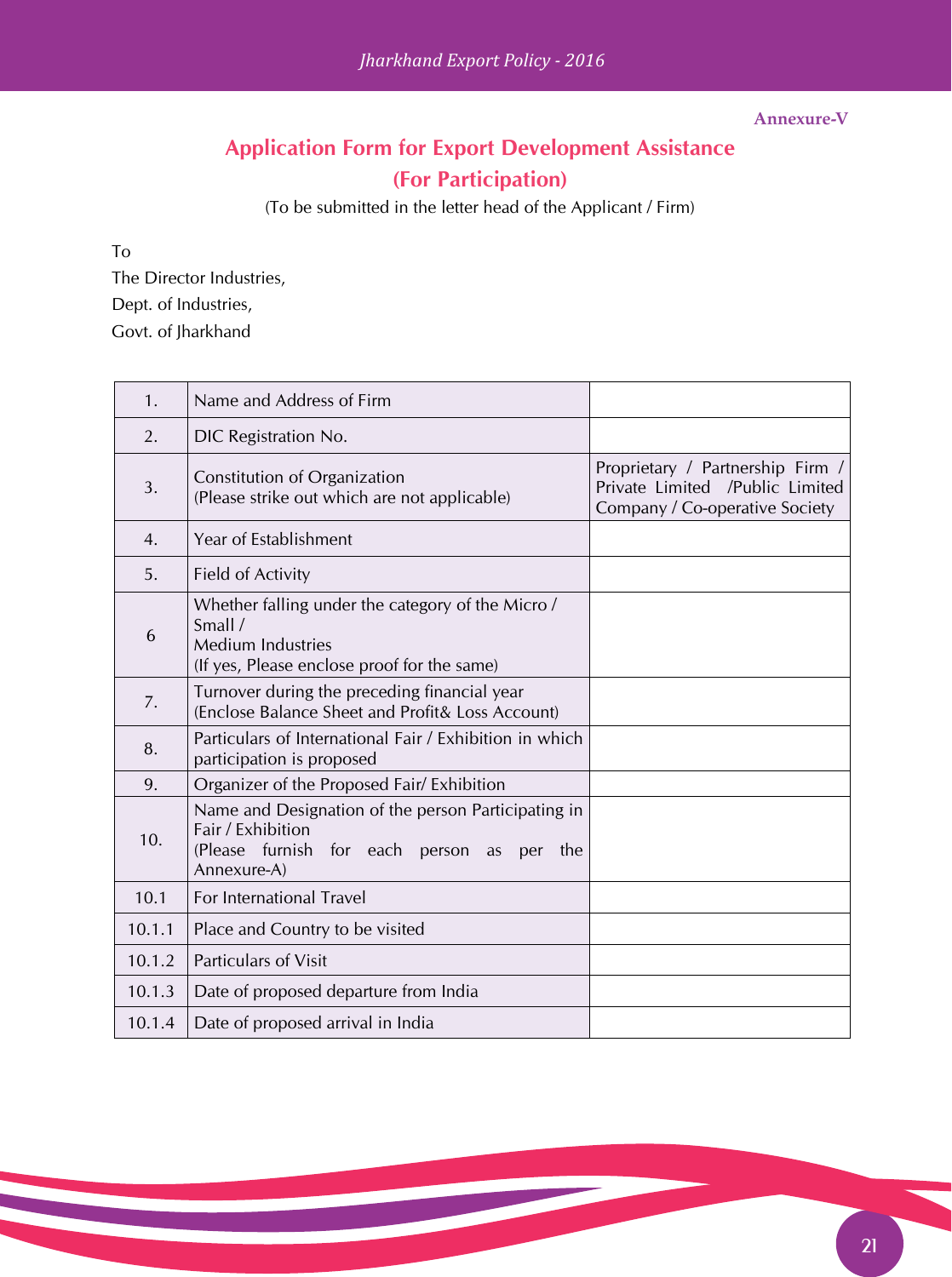| 10.2   | <b>For National Travel</b>                                                                 |  |
|--------|--------------------------------------------------------------------------------------------|--|
| 10.2.1 | <b>Place of Visit</b>                                                                      |  |
| 10.2.2 | Date of Departure for Fair/Exhibition                                                      |  |
| 10.2.3 | Date of Arrival from Fair/Exhibition                                                       |  |
| 11.0   | Details of Export Development Assistance Required                                          |  |
| 11.1   | <b>Amount of Stall Charges</b>                                                             |  |
| 11.2   | Air Fare Charges                                                                           |  |
| 12     | Details of earlier participations under this policy dur-<br>ing the current financial year |  |
| 13     | Details of total participations so far under this policy                                   |  |

|             | Son/Daughter of Shri                                    |
|-------------|---------------------------------------------------------|
| resident of | do hereby certify that the above particulars is true to |

best of my knowledge and belief.

Place: Signature

Date: Name:

Firm / Company Stamp :

- a) Personal details of Proprietor/Partners and Directors in Appendix A
- b) Audited Balance Sheets with Trade and Profit & Loss Account, for the last three years
- c) Proof for Micro/Small/Medium industries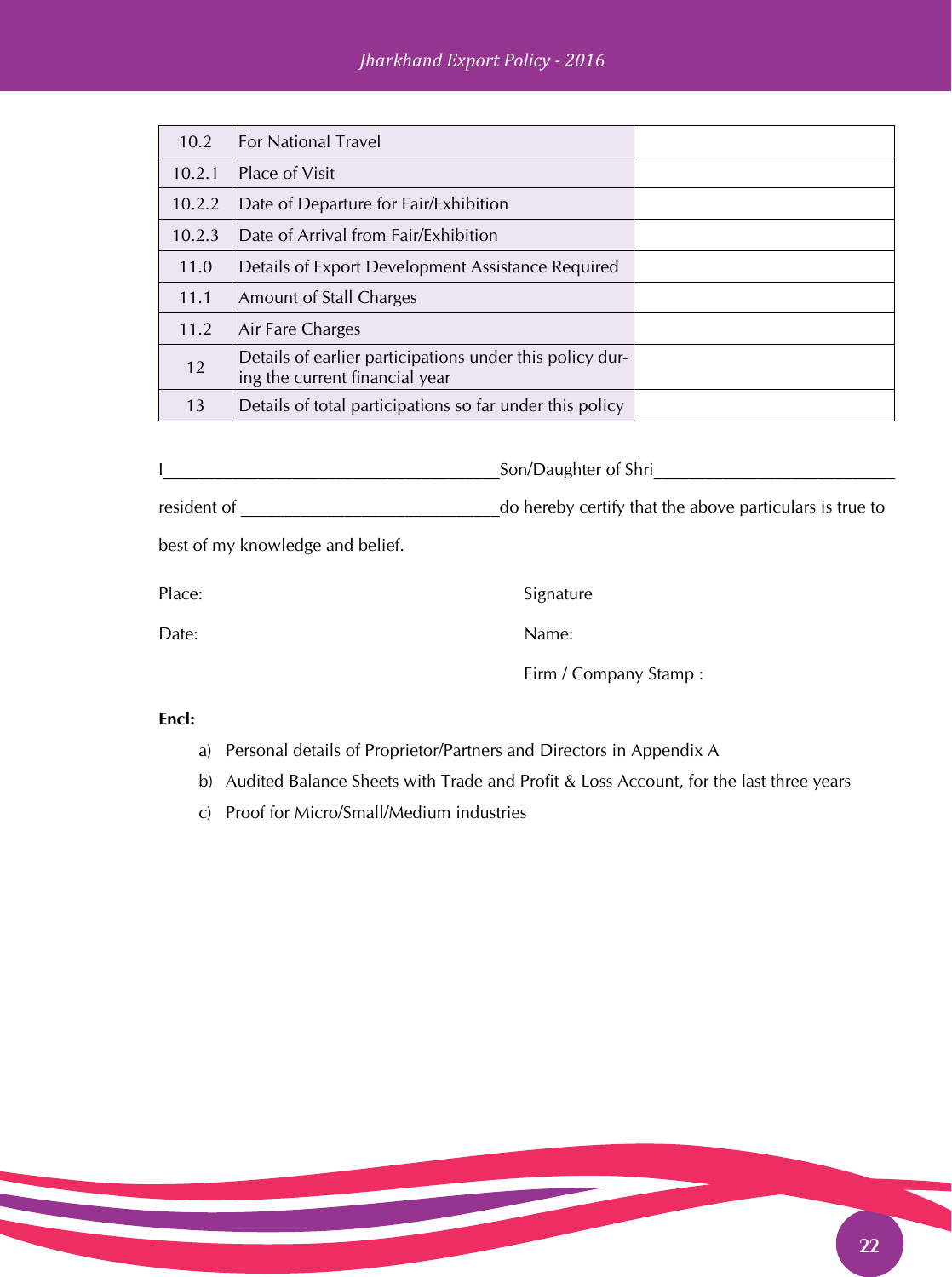**Annexure-VI**

## **Application Form for Claim of Export Development Assistance**

(To be submitted in the letter head of the Applicant/Firm)

To

The Director Industries, Dept. of Industries, Govt. of Jharkhand

| 1.    | Name and Address of Firm                                                                                                        |          |
|-------|---------------------------------------------------------------------------------------------------------------------------------|----------|
| 2.    | EDA Approval Letter No. and Date                                                                                                |          |
| 3.    | Particulars of International Fair/Exhibition in which participated                                                              |          |
| 4.    | Proof of Participation in Fair/Exhibition                                                                                       | 1.<br>2. |
| 5.    | Name and Designation of the person Participated in Fair/Exhibition                                                              |          |
| 6.1   | For International Travel                                                                                                        |          |
| 6.1.3 | Date of actual departure from India (Please attach self-certified photocopy of<br>passport duly highlighting date of departure) |          |
| 6.1.4 | Date of actual arrival in India (Please attach self-certified photocopy of passport<br>duly highlighting date of arrival)       |          |
| 6.2   | <b>For National Travel</b>                                                                                                      |          |
| 6.2.2 | Date of actual Departure for Fair/Exhibition                                                                                    |          |
| 6.2.3 | Date of actual Arrival from Fair/Exhibition                                                                                     |          |
| 7.0   | Details of Export Development Assistance Claimed                                                                                |          |
| 7.1   | Amount of Stall Charges (Please attach original bill for Stall Charges)                                                         |          |
| 7.2   | Air Fare Charges (Please attach original air ticket with boarding pass)                                                         |          |
| 7.3   | Total amount claimed for reimbursement under EDA                                                                                |          |

Ict is a subset of Shride and Son/Daughter of Shride and an architecture of  $\mathsf{S}$  and  $\mathsf{S}$  are  $\mathsf{S}$  and  $\mathsf{S}$  are  $\mathsf{S}$  and  $\mathsf{S}$  are  $\mathsf{S}$  are  $\mathsf{S}$  and  $\mathsf{S}$  are  $\mathsf{S}$  are  $\mathsf{S}$  are  $\math$ do hereby certify that the above particulars is based on the books of accounts of the company/firm and is true to best of my knowledge and belief. In case of the above proofs to be wrong, the entire amount of subsidy/concession paid will be refunded in single installment.

| Signature             |
|-----------------------|
| Name:                 |
| Firm / Company Stamp: |
|                       |

- a) Proof of Participation in Fair/Exhibition
- b) Self-certified photocopy of passport duly highlighting date of departure (in case of international travel)
- c) Self-certified photocopy of passport duly highlighting date of arrival (in case of international travel)
- d) Original bill for Stall Charges.
- e) Original air ticket with boarding pass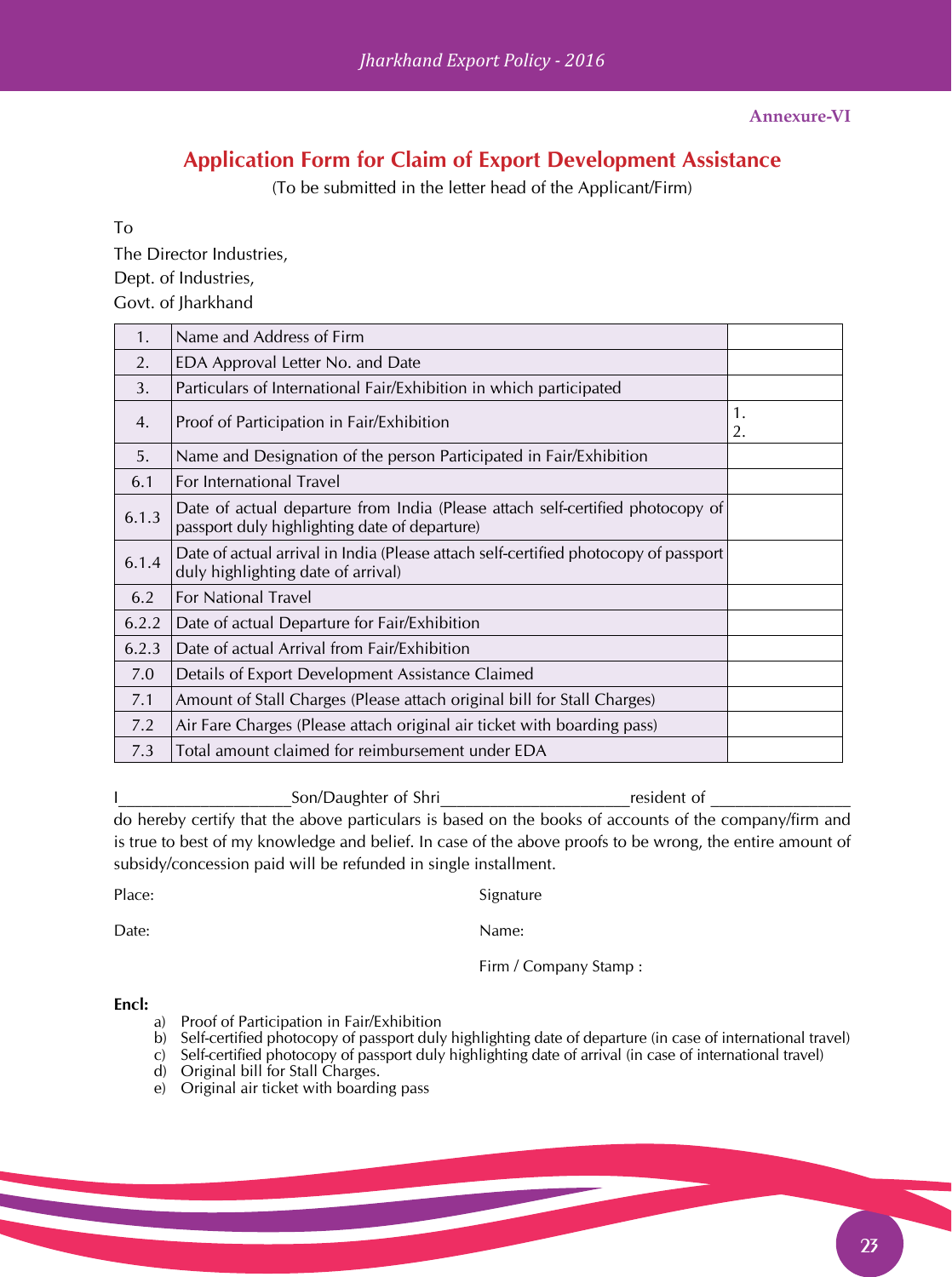# **Application for Refund of Certification Charges**

(To be submitted in the letter head of applicant/firm)

To

The Director Industries,

Dept. of Industries,

Govt. of Jharkhand

| 1.  | Name and Address of the Firm                                                                         |                                                                                                        |                    |  |
|-----|------------------------------------------------------------------------------------------------------|--------------------------------------------------------------------------------------------------------|--------------------|--|
| 2.  | Registration No.                                                                                     |                                                                                                        |                    |  |
| 3.  | Constitution of Organization<br>(Please strike out which are not applicable)                         | Proprietary / Partnership Firm / Private<br>Limited / Public Limited Company /<br>Co-operative Society |                    |  |
| 4.  | Year of Establishment                                                                                |                                                                                                        |                    |  |
| 5.  | Name of Proprietor/Partners/Directors<br>(Please furnish for each person as per the<br>Annexure - A) | 1.<br>2.<br>3.                                                                                         |                    |  |
| 6.  | Is the firm recognized Export House/Trading House                                                    |                                                                                                        |                    |  |
| 7.  | <b>Export Performance</b><br>(Enclose certificate of Chartered Accountant in<br>Appendix B)          |                                                                                                        | Amount (in Rs FOB) |  |
| 8.  | <b>Give Details of Certification</b>                                                                 |                                                                                                        |                    |  |
| 8.1 | <b>Type of Certification</b>                                                                         |                                                                                                        |                    |  |
| 8.2 | Purpose for Certification with proof                                                                 |                                                                                                        |                    |  |
| 8.3 | Name and Address of Approved Certifying Agency                                                       |                                                                                                        |                    |  |
| 9.  | CA Certification of Expenditure made exclusively for this<br>certification                           |                                                                                                        |                    |  |
| 10. | <b>Amount Claimed</b>                                                                                |                                                                                                        |                    |  |

I

resident of  $\Box$  do hereby certify that the above particulars is based on the books of accounts of the company/firm and is true to best of my knowledge and belief. In case of the above proofs to be wrong, the entire amount of subsidy/concession paid will be refunded in single installment.

Place: Signature

Date: Name:

Firm / Company Stamp :

- a) Personal details of Proprietor/Partners and Directors in Appendix A
- b) Certificate of Chartered Accountant in Appendix B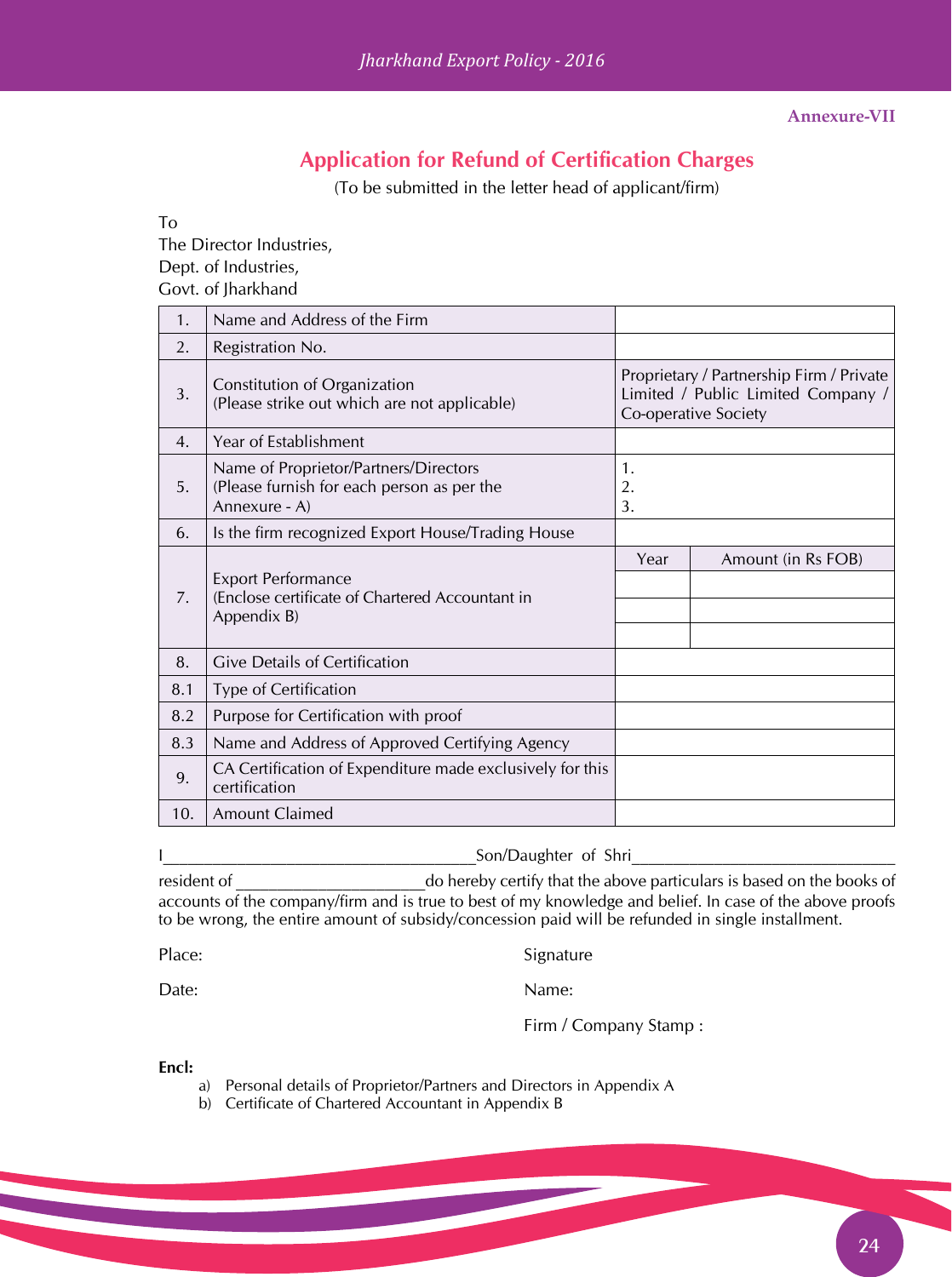### **Appendix A**

### **Bio-Data Form**

(Please use separate sheet for each person and submit on the letter of that person)

| 1.  | Full Name (Mr / Mrs.)                             |             |
|-----|---------------------------------------------------|-------------|
| 2.  | Name of the Father / Husband                      |             |
| 3.  | Passport / PAN No. & Issuing Office               |             |
| 4.  | <b>Address</b>                                    |             |
|     | Office                                            | Tel No:     |
|     | Residence                                         |             |
| 5.  | Experience<br>Years Employer                      | Designation |
| 6.  | Functional Responsibility in the Unit             |             |
| 7.0 | <b>Details of Associate Concerns</b>              |             |
| 7.1 | Name(s) and Address(s) of Associate<br>Concern(s) |             |
| 7.2 |                                                   |             |
|     | Activity of the Concern(s)                        |             |
| 7.3 | Functional Responsibility of that concern(s)      |             |

Place:

Date:

Signature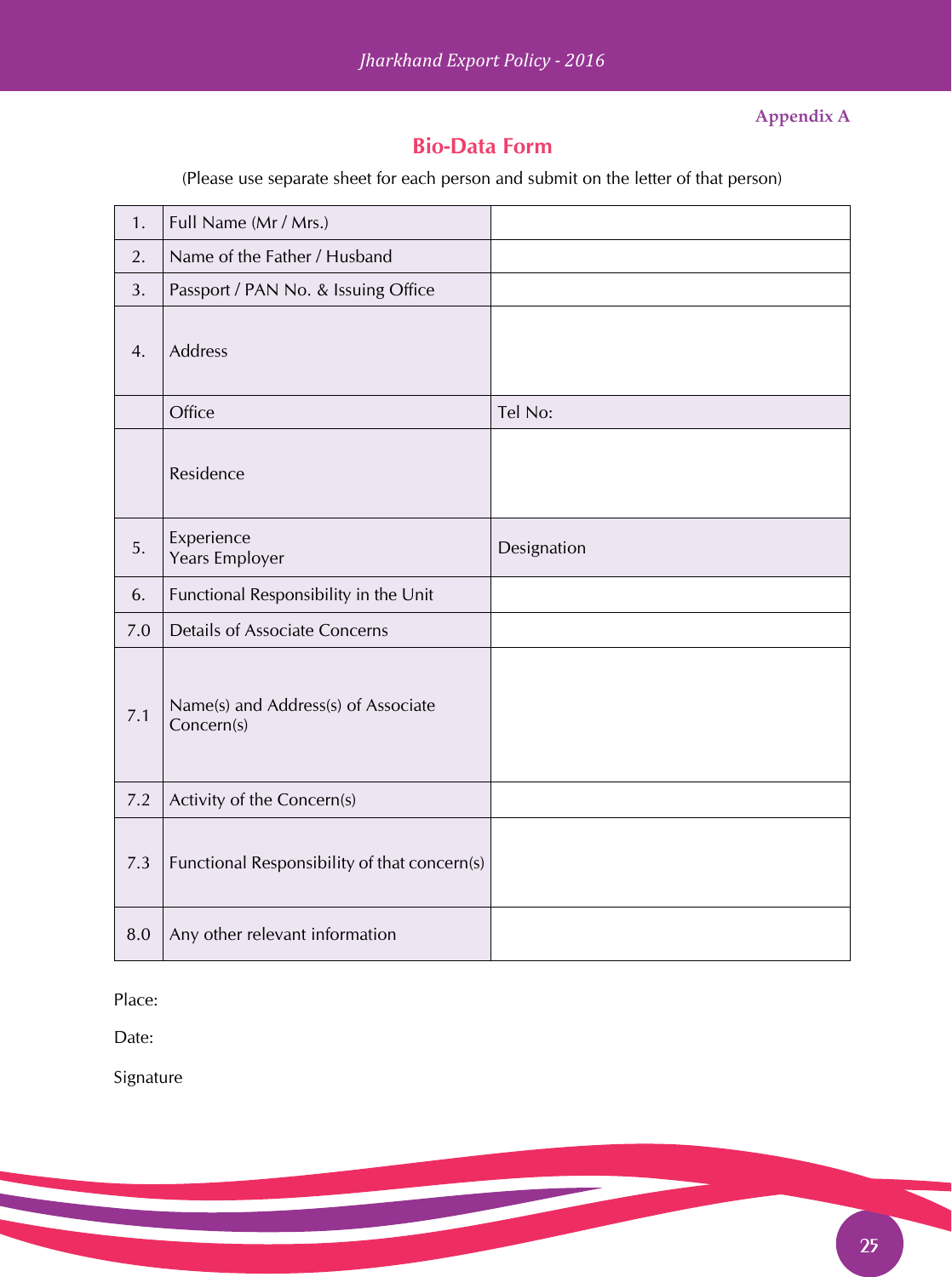#### **Appendix B**

### **Statement of Export Performance**

(To be submitted on the letter head of Chartered Accountant)

This is to certify that M/s and TOB value has exported the following items and FOB value of exports is as follows:

| Items of Exports                       | FOB Export in Rs. Lakhs |                      |                    |  |
|----------------------------------------|-------------------------|----------------------|--------------------|--|
| (Please give brief about export items) | Last Year               | Last but one<br>vear | Last but two years |  |
|                                        |                         |                      |                    |  |

We We CA) certify that the export made by M/s\_\_\_\_\_\_\_\_\_\_\_\_\_\_\_\_\_\_\_\_\_\_\_\_\_\_\_\_\_(Name of Applicant) shown above has been checked with

books, furnished by them and found correct.

Place: Signature Signature

Date: CA Membership No.:

Seal :

#### **Notes:**

- a) The date of bill of lading constitutes date of shipment
- b) In case of shipment sent on FOB basis, the proceeds realized by bank will be FOB value
- c) In case of shipment sent by C&F, the proceeds realized by bank less actual Ocean freight will be FOB value for C&F.
- d) In case of shipment sent by C&F, the proceeds realised by bank less actual freight (Air/Sea) and actual insurance will be FOB value.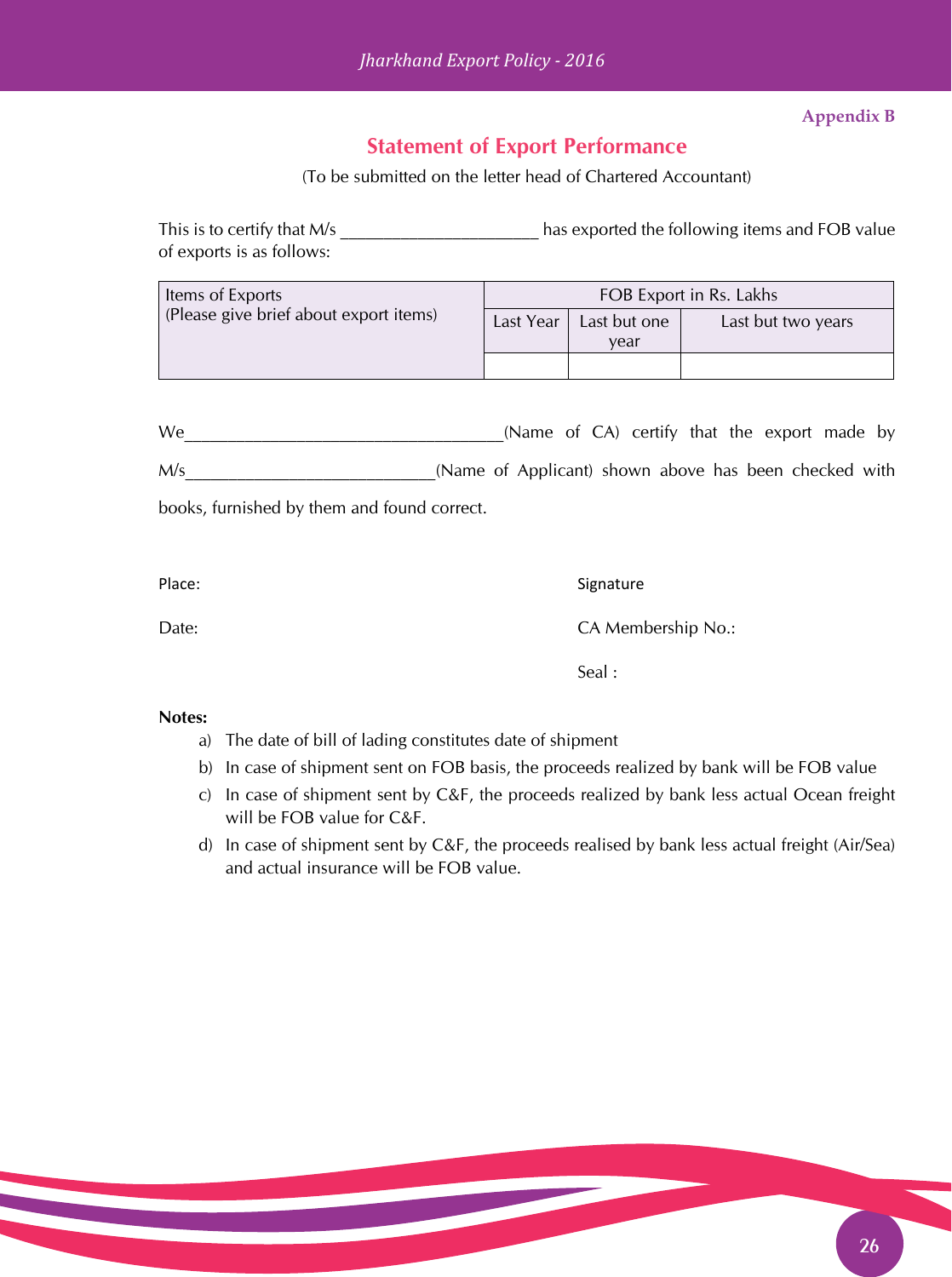**Appendix C**

# **CA Certificate on Transport Freight Paid**

(To be submitted on the letter head of auditor)

I/we certify that M/s\_\_\_\_\_\_\_\_\_\_\_\_\_\_\_\_\_\_\_\_\_\_\_\_\_\_\_\_\_\_\_\_has exported following items through Kolkata port and in the process of export, the firm incurred following expenditure on transport of finished export goods through road/rail.

Statement of freight paid from \_\_\_\_\_\_\_\_\_\_\_(date) to\_\_\_\_\_\_\_\_\_\_\_\_(date) for export of finished

products of the units from \_\_\_\_\_\_\_\_\_\_\_\_\_\_\_\_\_\_\_\_\_\_(location of firm) to Kolkata port.

| Date<br>of<br>Dispatch | Name of $\vert$<br>Export<br>Products | Name of the<br>ship and<br>voyage No. | Bill of<br>lading<br>No. and<br>date | Quantity<br><sub>of</sub><br>dispatch | Port of<br>unloading | Road<br>Freight<br>Paid | Rail<br>Freight<br>Paid | Total<br>Freight<br>Paid |
|------------------------|---------------------------------------|---------------------------------------|--------------------------------------|---------------------------------------|----------------------|-------------------------|-------------------------|--------------------------|
| 1.                     |                                       |                                       |                                      |                                       |                      |                         |                         |                          |
| 2.                     |                                       |                                       |                                      |                                       |                      |                         |                         |                          |
| 3.                     |                                       |                                       |                                      |                                       |                      |                         |                         |                          |
| Total                  |                                       |                                       |                                      |                                       |                      |                         |                         |                          |

This certified that I / we have examined the above statement of M/s which are in agreement with the books of accounts of the firm as produced before me / us and certify that the aforesaid information are to the best of my / our information and according to the explanation given to me / us have been found to be correct and certified to be true.

I / we also certify that the aforesaid expenditure/items have been duly paid for and no credit raised their against in the books of the firm.

I / we further, certify that the finish products exported out of Jharkhand were solely produced by the firm and such export was essential for smooth running of the firm. The above mentioned export does not include the normal export of the firm, the normal export means which has no relation with production.

Place: Signature

Date: CA Membership No.:

Seal :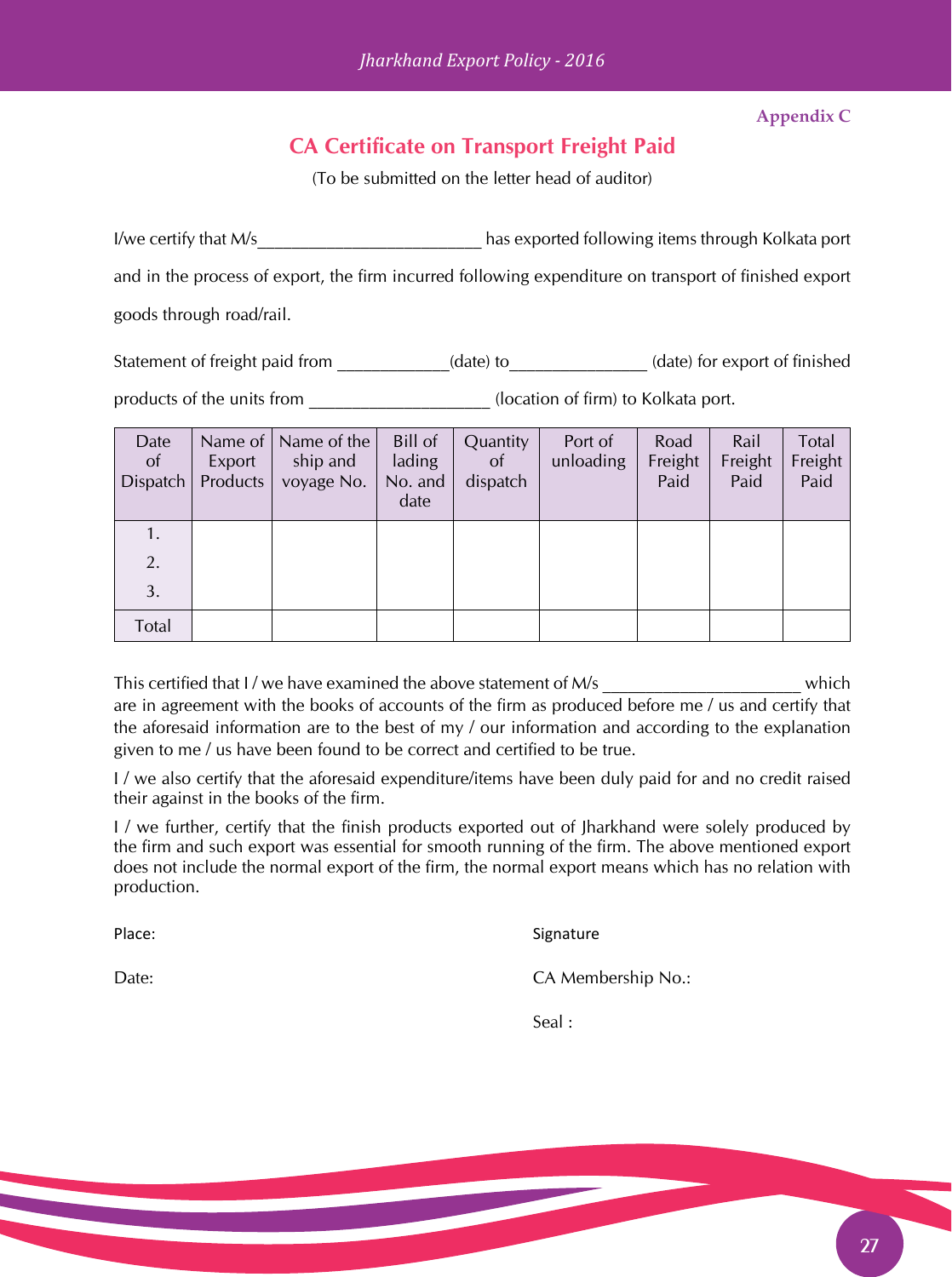**Appendix D**

# **Statement of Documents in Claim of Transport Subsidy**

(To be submitted in the letter head of the firm)

| SI.<br>No. | Bill of lading<br>No. and date | Money<br>Receipt No.<br>and Date | Rail Freight<br>Receipt No.<br>and Date | Rail<br>Freight<br>Paid | Bill and<br>Money<br>receipt for<br>road freight | Road<br>Freight<br>Paid |
|------------|--------------------------------|----------------------------------|-----------------------------------------|-------------------------|--------------------------------------------------|-------------------------|
| 1.         |                                |                                  |                                         |                         |                                                  |                         |
| 2.         |                                |                                  |                                         |                         |                                                  |                         |
| 3.         |                                |                                  |                                         |                         |                                                  |                         |

#### **Summary:**

| Rail Freight Paid         | Rs |
|---------------------------|----|
| Road Freight Paid         | Rs |
| <b>Total Freight Paid</b> | Rs |

Place: Signature of Applicant

Date: Name:

Firm / Company Seal :

**Note:** Attach all original bills of transport subsidy claimed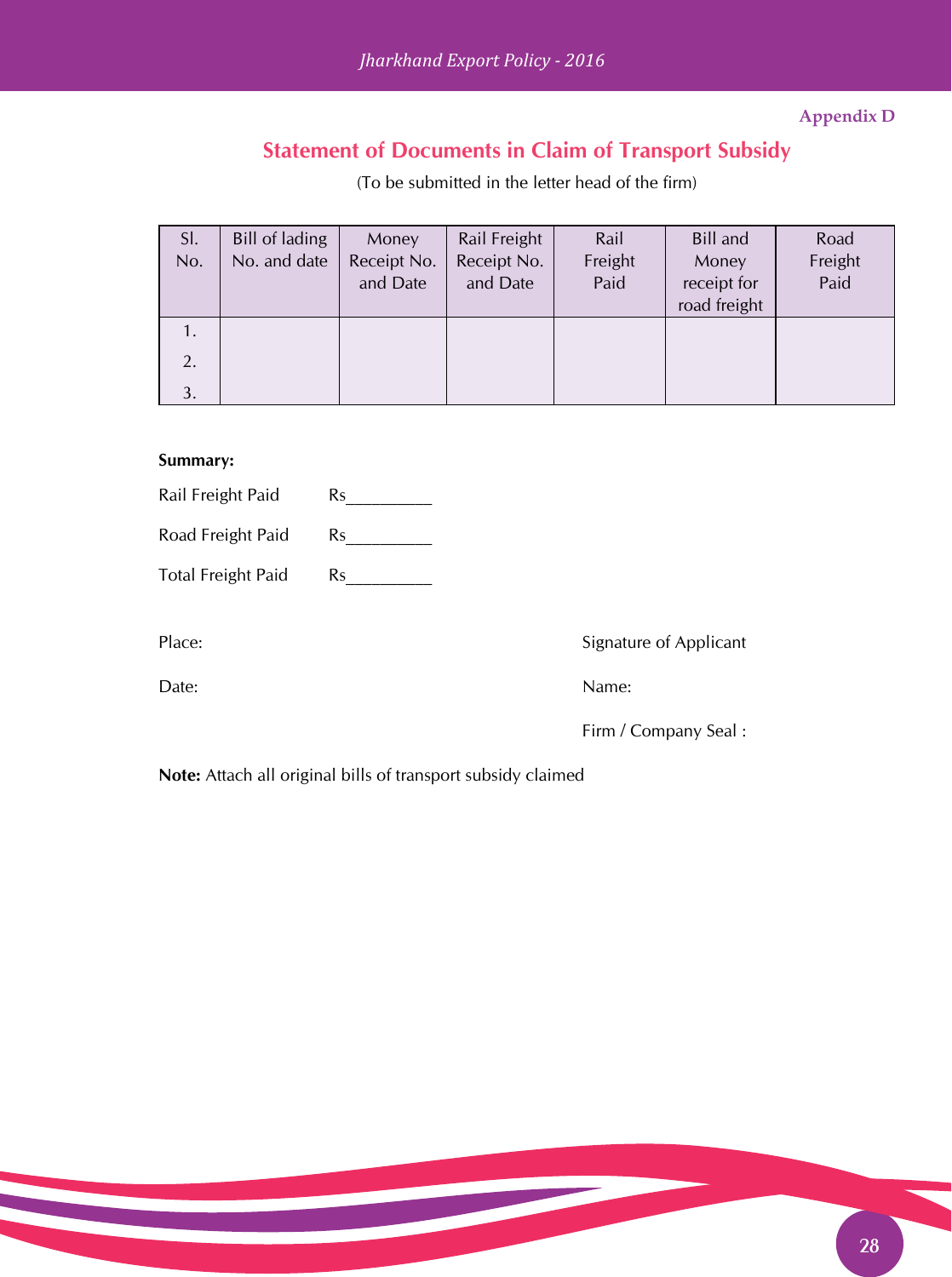



रघवर दास मख्यमंत्री झारखण्ड सरकार

**Raghubar Das Chief Minister** Govt. of Iharkhand

# **Message**

I am happy to announce the Jharkhand Export Policy 2015 that will open up new opportunities for our industries and help them earn foreign exchange.

At the national level, Government of India has recently brought out the new 'Foreign Trade Policy' which remaps the policy provisions to suit India's position in the current scenario. "Make in **India**" will also give boost to Indian economy by creating additional avenues for exports. Our policy complements the Foreign Trade Policy to boost exports from the state.

With a view to optimally utilize the opportunities provided by Govt. of India, Jharkhand Export Policy 2015 adopts an ecosystem approach in its policy provisions by providing support for development of infrastructure, institutional mechanism, technology upgradation, Research & Development activities as well as providing market development assistance.

Jharkhand is endowed with abundant mineral resources and has vast potential for increasing exports in various sectors aligned with this value chain. This policy aims at supporting export of value added goods and services from Jharkhand as compared to raw materials being exported with low value addition.

This policy is focused on identified sectors, where Jharkhand has an edge, like minerals, agricultural produce, handicrafts and automobiles. This will help the State to achieve the target of increasing its share in India's exports to 2% by 2019.

I invite entrepreneurs to make use of this policy and strengthen exports from Jharkhand to destinations all round the world. I wish all success in implementation of this policy.

(Raghubar Das)